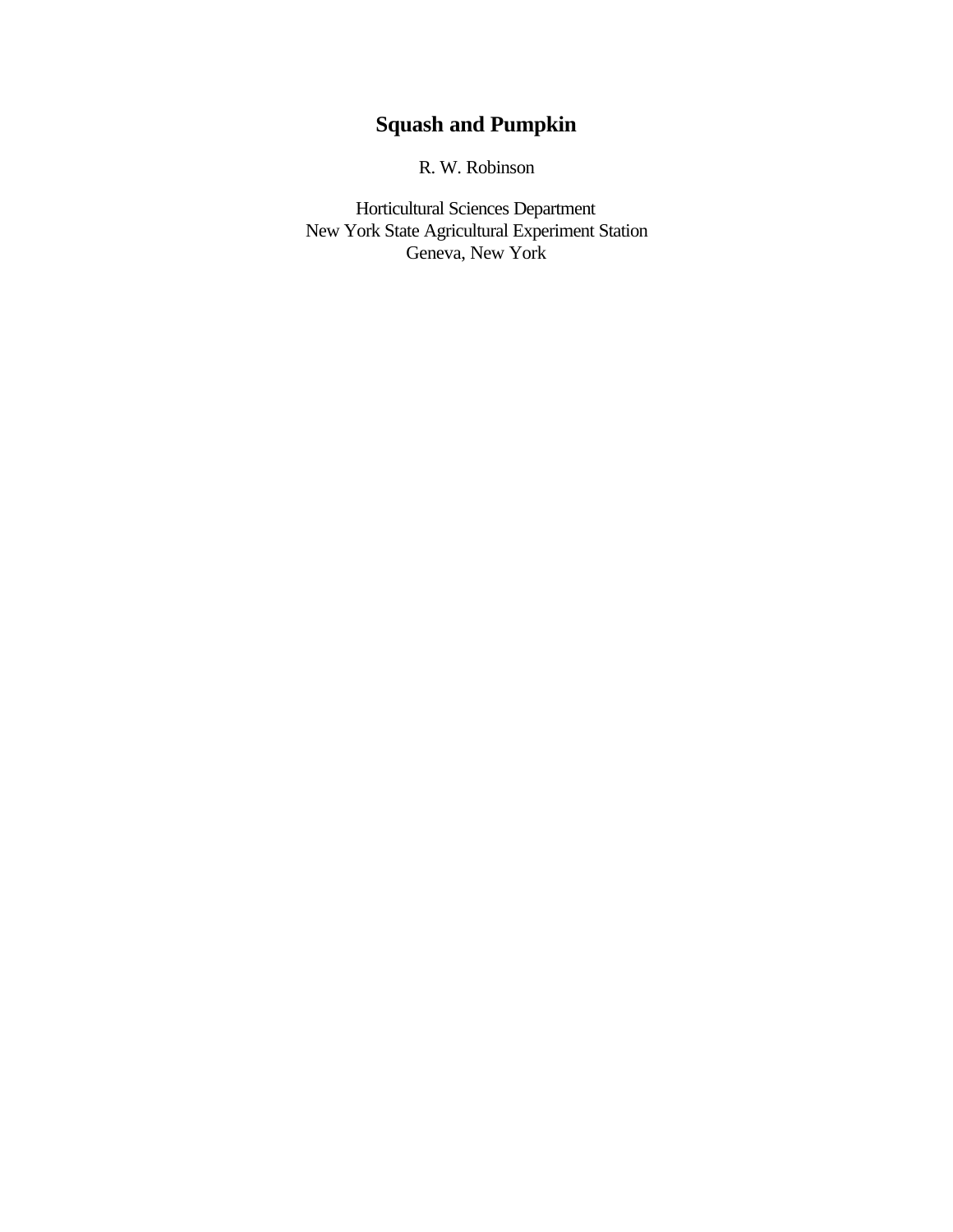# **Squash and Pumpkin**

# I Introduction

Squash and pumpkins are unique in that they represent several species for the same crop. Summer squash is *Cucurbita pepo*, but winter squash may be *C. pepo* (e.g. 'Acorn'), *C. moschata* ('Butternut'), *C. mixta* ('Japanese Pie'), or *C. maxima* ('Hubbard', etc.). The Jack O' Lantern type of pumpkin is *C. pepo*, but commercially canned pumpkin pie mix is also made from *C. moschata* (e.g. 'Libby Select') or *C. maxima* ('NK 580'). *C. mixta* and *C. ficifolia* are used for food in Mexico and in Central and South American countries but are seldom grown in the U.S.

Squash and pumpkin are usually grown for their fruit, harvested immature for summer squash or mature for winter squash and pumpkin. When man first domesticated *Cucurbita*, however, it was for their edible seed because the fruit was bitter and poisonous. *Cucurbita* is still grown for seed today, particularly in Mexico. Efforts are being made to breed *C. pepo* for "naked" seed coats so the seed will be more palatable, and to domesticate *C. foetidissima* and other xerophytic species so they can be grown in arid lands for their oil and protein-rich seed. *Cucurbita* is also sometimes grown for ornamental purposes, such as pumpkins and the ornamental gourd, *C. pepo* var. *ovifera*, or for the enormous fruit of *C. maxima* (e.g. 'Atlantic Giant') grown for display purposes. In Latin American countries, flowers, leaves and vine tips of *Cucurbita* are consumed, and mature fruit are used for livestock fodder or as containers.

Summer squash is most often eaten fresh, but winter squash may be stored several months. Both summer and winter squash are canned and frozen commercially.

Reliable statistics on acreage and production of squash and pumpkin in the US are not readily available. The USDA does not include this information in their Agricultural Statistics. The IBPGR Report on Genetic Resources of the Cucurbitaceae reported that the world production of *Cucurbita* in 1979-81 was 5,256,000 metric tons from 539,000 acres annually.

Winter squash and pumpkins are a good source of vitamin A. Squash was an important component of the triumvirate of squash, maize, and beans in the diet of Indians in pre-Columbian times. It was valued then for its long storage life, and still is today.

### II Present Germplasm Activities

Most recent squash and pumpkin cultivars have been released by private seed companies, but seed company breeders rely on the following state and USDA breeders for germplasm and information:

- 1. J. Baggett, Oregon State Univ., Corvallis. Squash has been selected for powdery mildew resistance, but the program may be discontinued due to the low level of resistance.
- 2. E. A. Borchers, Hampton Roads Agricultural Experiment Station, Virginia Beach, Va. Breeding *C. pepo* for vine borer resistance.
- 3. D. Coyne, Univ. Nebraska, Lincoln. Breeding *C.* moschata for resistance to powdery mildew and the herbicide, trifluralin. Investigating genetics of fruit color in *C. maxima*.
- 4. G. W. Elmstrom, Agricultural Research Center, Leesburg, Fla. Variety trials of *C. pepo*. Breeding summer squash for resistance to powdery mildew, watermelon mosaic viruses, and zucchini yellow mosaic virus.
- 5. K. Elsey, U.S. Vegetable Laboratory, Charleston, SC. Evaluations for insect resistance.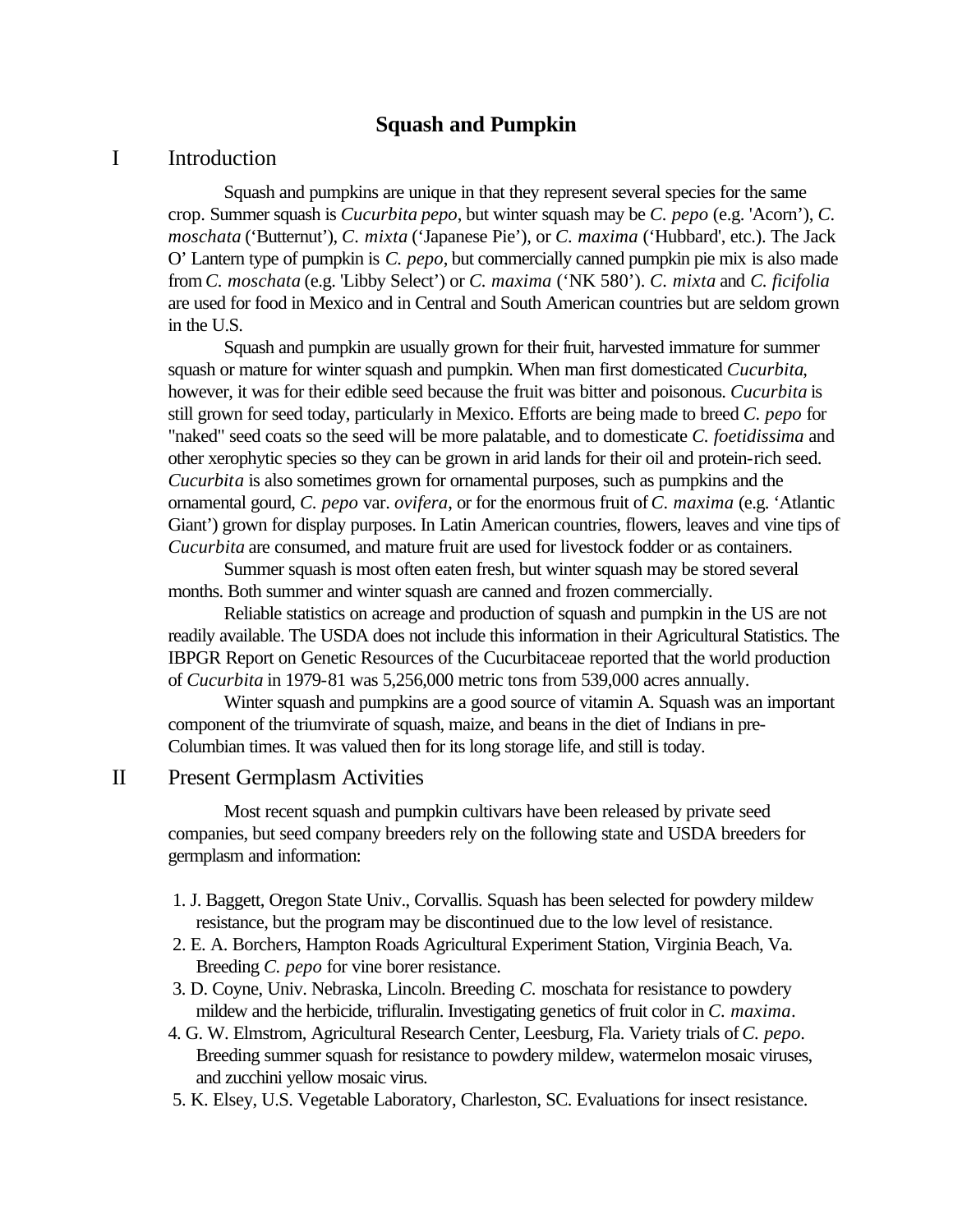- 6. N. Holland, No. Dakota State Univ., Fargo. Breeding bush *C. maxima* for high soluble solids and specific gravity. Investigating genetics of bush habit and male:female flower ratio in *C. maxima*.
- 7. J. B. Loy, Univ. New Hampshire, Durham. Breeding bush *C. maxima* with good quality and adaptation to high density plantings. Breeding bush *C. pepo* pumpkin with naked seeds. Investigating genetics and biochemistry of the naked seed trait of *C. pepo*.
- 8. J. D. McCreight, USDA, Salinas, CA. Breeding for resistance to squash leaf curl virus in progeny of the crosses *C.* maxima x *C. ecuadorensis* and *C. maxima* x *C. lundelliana*.
- 9. H. Mohr, Univ. Kentucky, Lexington. Breeding bush *C.* maxima and naked seeded *C. pepo* squash and pumpkin.
- 10. H. M. Munger, Cornell Univ. Ithaca, N.Y. Breeding *C. pepo* and *C. moschata* for resistance to powdery mildew, cucumber mosaic virus, watermelon mosaic virus 2, papaya ring spot virus, and zucchini yellow mosaic virus.
- 11. R. Provvidenti, New York Agric. Expt. Station, Geneva. Locates sources and studies inheritance of virus resistance in *Cucurbita* species. Cooperates with the breeding programs at Ithaca (Munger) and Geneva (Robinson).
- 12. B. B. Rhodes, Edisto Research and Education Center, Edisto, S.C. Breeding for resistance to pickle worm, powdery mildew and downy mildew. Evaluates introductions of *C. pepo*, *maxima*, and *moschata*.
- 13. R. W. Robinson, New York Agric. Expt. Station, Geneva. Interspecific gene transfer and breeding *C.* maxima, *C. moschata* and *C. pepo* for resistance to cucumber mosaic, zucchini yellow mosaic, watermelon virus 2, papaya ring spot, and squash mosaic viruses. Investigations of genetics of *Cucurbita*.
- 14. O. Shifriss, Rutgers Univ., New Brunswick, N.J. Breeding and genetics of precocious fruit pigmentation in *C. pepo* and *C.* maxima. Evaluation of *C.* maxima x *C. moschata* lines. Gynoecy in *Cucurbita*.
- 15. C. E. Thomas, USDA, Vegetable Laboratory, Charleston, S.C. Pathology of downy and powdery mildews.

# III Vulnerability and Risks

# A. Status and Risks.

Until recently, less breeding for disease resistance was done with squash and pumpkins than with most other vegetable crops of equal importance. Even today, only disease susceptible cultivars are commonly grown. Squash cultivars resistant to powdery mildew and cucumber mosaic virus, derived from Cornell University germplasm, are expected to be released by seedsmen soon, but cultivars resistant to other diseases will take longer to develop.

An example of the vulnerability of present cultivars is zucchini yellow mosaic virus, which was unknown less than a decade ago but now is a major problem with all cultivars of the Cucurbitaceae throughout the US and many other countries. Although resistance to zucchini yellows, watermelon mosaic viruses, and other diseases has been found in *Cucurbita* species, a high level of resistance has not yet been transferred to a horticulturally acceptable cultivar.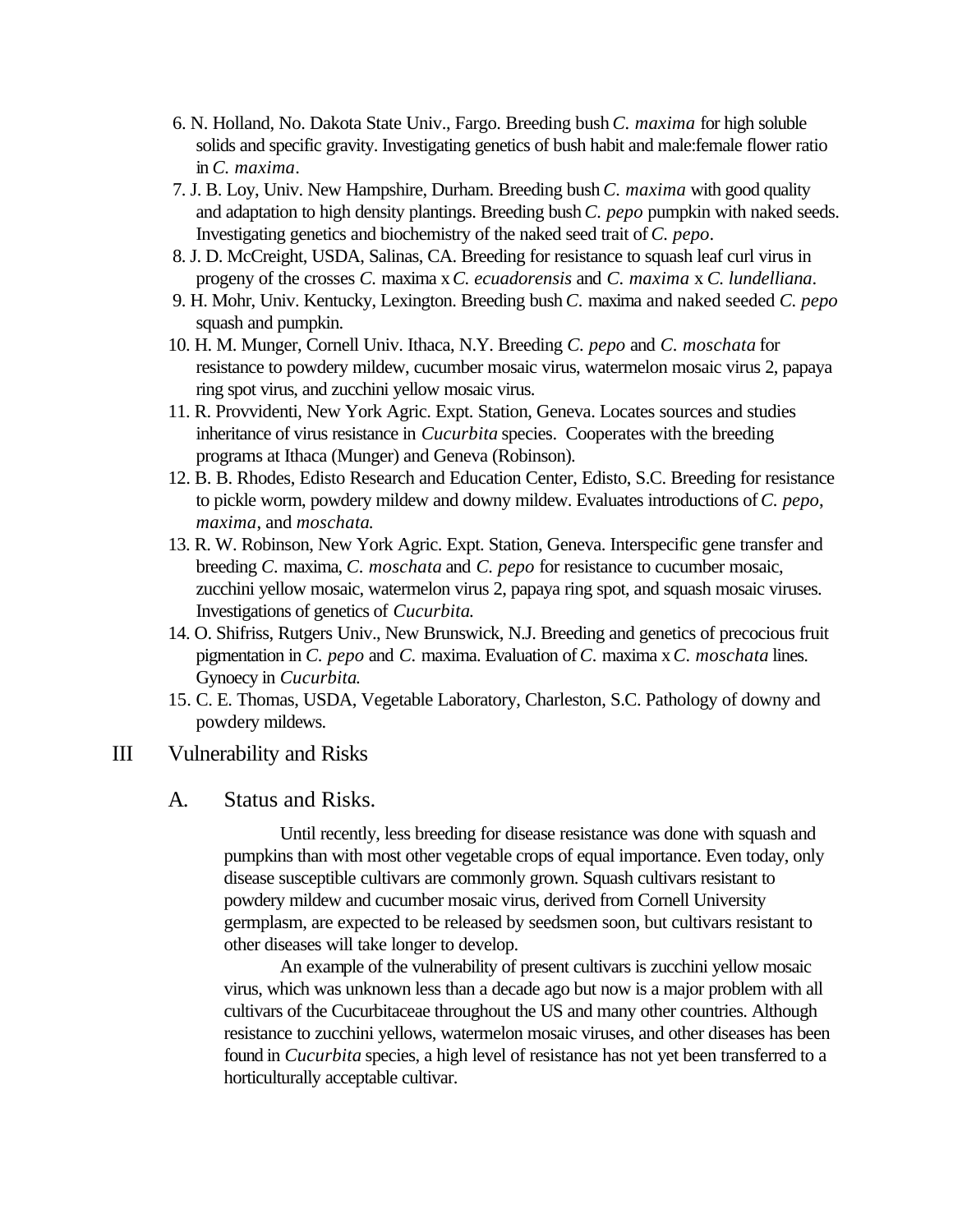Because of the difficulty in producing seeds of wild material, some of the most important *Cucurbita* introductions have not been increased by USDA Plant Introductions. Most land races and wild species of *Cucurbita* are tropical in origin, and may not be adapted to the climate and photoperiod of temperate areas. Accessions that flower readily are the ones most likely to be increased by USDA Plant Introductions, but they are often cultlvars or other highly developed germplasm that are not of major interest to breeders. The wild and primitive germplasm that represents the most likely sources of disease resistance and other traits needed by breeders are often late to flower and sometimes are not increased by USDA Plant Introductions. Thus, none of the 6 accessions of *C. andreana* at the Geneva, NY or the 35 accessions of *C. ficifolia* at the Experiment, GA Plant Introduction Stations have been increased.

Another problem of genetic vulnerability that has become apparent in recent years is the occurrence of unacceptably high frequencies of plants with bitter fruit grown from certain commercial seedlots. Seed companies need to take steps to prevent and to monitor the occurrence of cross pollination of *C. pepo* cultivars with bitter, ornamental gourds.

There is a very serious problem in regards to maintenance of *Cucurbita* stocks in the collections of recently retired researchers, notably

T. W. Whitaker, W. P. Bemis, and A. M. Rhoades. They need to be evaluated to determine which stocks should be preserved by the USDA Plant Germplasm System or another agency.

# B. Future Outlook and Need to Reduce Genetic Vulnerability.

Resistance has been found to the major viruses of *Cucurbita*, but in most cases the resistance is in a wild, distantly related species. Additional sources of resistance, particularly in cultivated species, would be welcome since this would reduce the time needed to breed resistant cultivars and would guard against new pathotypes. Resistance is needed against storage rots, nematodes, squash vine borers and other insects, and to cold weather and other environmental stresses. Presently available plant introductions of *Cucurbita* have not been adequately evaluated for these traits.

Genetic vulnerability is probably the greatest for *C. moschata*, since much of the U.S. production is with only two cultivars, Butternut and Waltham Butternut. There is a need for more genetic and cytoplasmic diversity. The IBPGR Report on Genetic Resources of Cucurbitaceae (1983) rated the genetic vulnerability of *Cucurbita* species as being high or very high in many areas of Mexico, Latin America, and South America.

The genetic integrity of *Cucurbita* plant introductions is seriously threatened by the use of open pollination to increase introductions at some, but not all PI stations. The high rate of natural cross-pollination by insects will contaminate stocks increased by open pollination, and the next generation will be different from the genotype collected and evaluated. The importance of controlled pollination, preferably by sibbing to maintain the genetic diversity within an introduction, cannot be over emphasized.

The S-9 PI Station is commended for funding the increase by controlled pollination in 1984-1985 of 100 PI of *Cucurbita pepo*, *mixta*, *sororia*, *digitata*, *texana*, *lundelliana*, *martinezii*, *radicans*, *moschata*, *pedatifolia*, and *foetidissima*. This was done at the Univ. of California at Davis by Cornell University graduate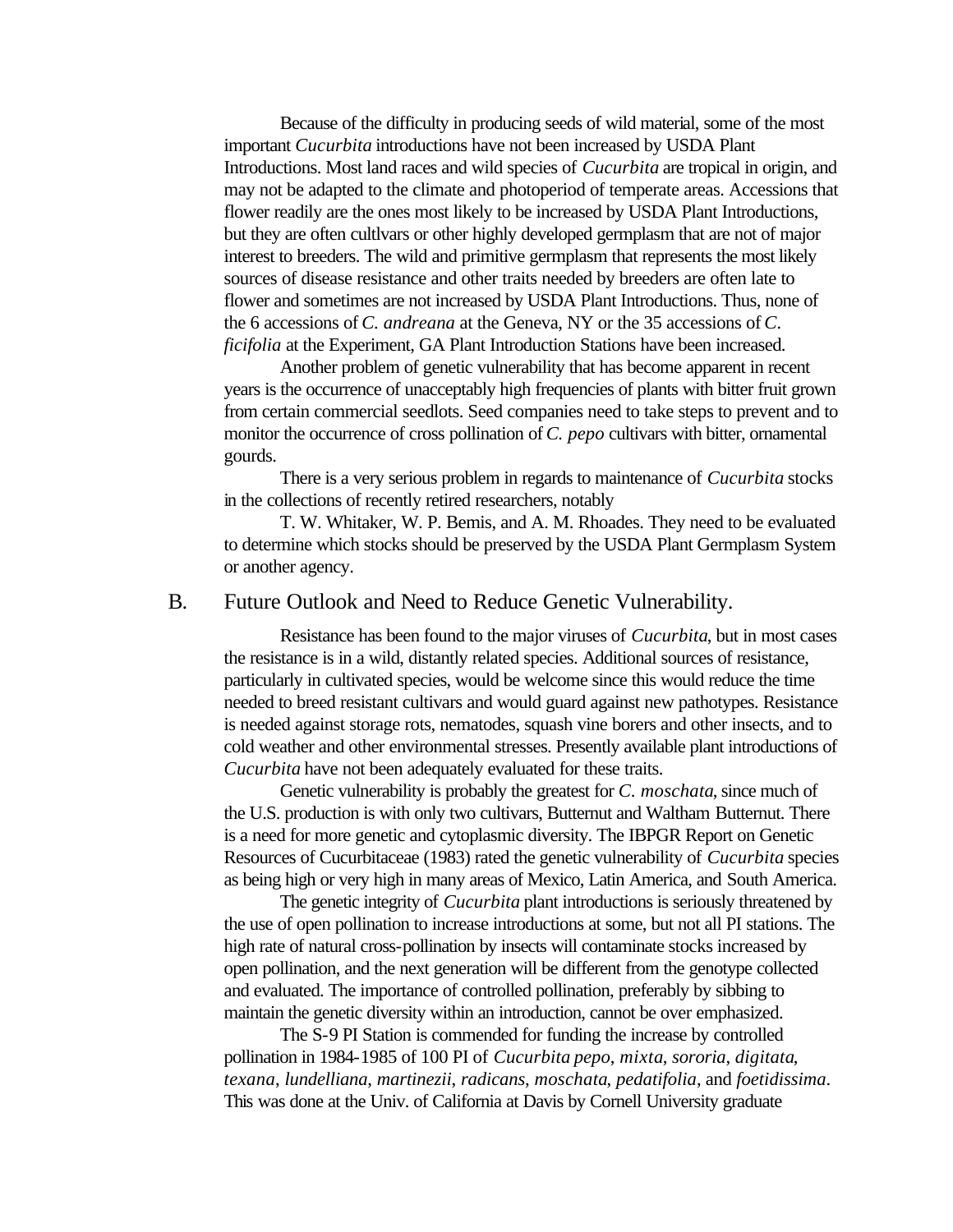student, Laura Merrick. There is a need to also use controlled pollination for the stocks increased at Experiment, Georgia and Pullman, Washington. Contracting by a regional PI Station to have *Cucurbita* introductions increased elsewhere should be primarily those introductions which do not produce fruit at the PI Station, due to photoperiod or other reasons.

At the NE-9 PI Station, all *Cucurbita* seed is produced by hand sibpollinations. Pollination begins at 7:00 A.M., and is done seven days a week during the pollinating season. There is concern that, for the first time in many years, no *Cucurbita* introductions at all were increased at NE-9 in 1988. At NC-7, all *Cucurbita* introductions are now increased by sib-pollination. Male and female flowers are closed and marked on the afternoon before anthesis, and pollination begins at 7 am the next morning. Pollen from three male flowers is applied to each female flower; one male flower provides more than enough pollen, but three are used to increase genetic diversity. After pollination, the stigma i5 covered with cotton to exclude insect pollinator6. In the past, some PI of *C. pepo* were increased at NC-7 by open pollination, but they are now attempting to produce seed from the original seedlots by controlled pollination. Eight hills of three plants each are grown for each PI, and they attempt to obtain at least three hand-pollinated fruit per hill. Open pollination is used to increase cucurbits at the S-9 and W-6 PI Stations.

The Cucurbit CGC (CCGC) supports the proposal to add a horticulturist to the staff of the S-9 Plant Introduction Station at Experiment, GA. There is no need to wait, however, for funding of this position in order to use controlled pollination of *Cucurbita* pollinations at S-9. A Ph.D. horticulturist is not essential for this; it can be accomplished by temporary high school or college students during the summer at minimal cost if properly supervised. The transfer of responsibility for Cucumis introductions from S-9 to NC-7 and the recommendation to drastically reduce the number of descriptors that elaborate data are taken with *Cucurbita* introductions should make more time available for controlled pollinations of cucurbits at S-9. It is recommended that all seed increases of *Cucurbita* introductions are done by controlled pollination, beginning immediately.

One problem encountered at Geneva, N.Y. with *C. andreana*, and undoubtedly at each PI station with other primitive accessions and wild species, is that these introductions are very viny and late to flower. It is difficult to find the flowers to pollinate, and they may flower too late to produce mature seed before frost. There is no ideal solution to this problem, but several steps may help. In the squash breeding program at Geneva, N.Y., we have had earlier flowering of wild *Cucurbita* species when grown on black plastic, and row covers or hot caps also enhance earliness. Starting the plants in peat pots in the greenhouse and transplanting early in the season, as is done at the NE-9 and NC-7 PI Stations, also improves earliness.

Ray Clark, at the Ames, Iowa PI Station, is interested in using growth regulators to alter sex expression, and this is a good idea. Ethephon can be applied to some of the plants of an introduction to promote female flower production, and these plants can be pollinated with male flowers from adjoining untreated plants of the same line. The ethephon treatment also has the advantage of reducing vine length. It is not effective, however, for plants that have not begun floral initiation. Although it can be successfully applied to squash cultivars in the first true leaf stage of development, it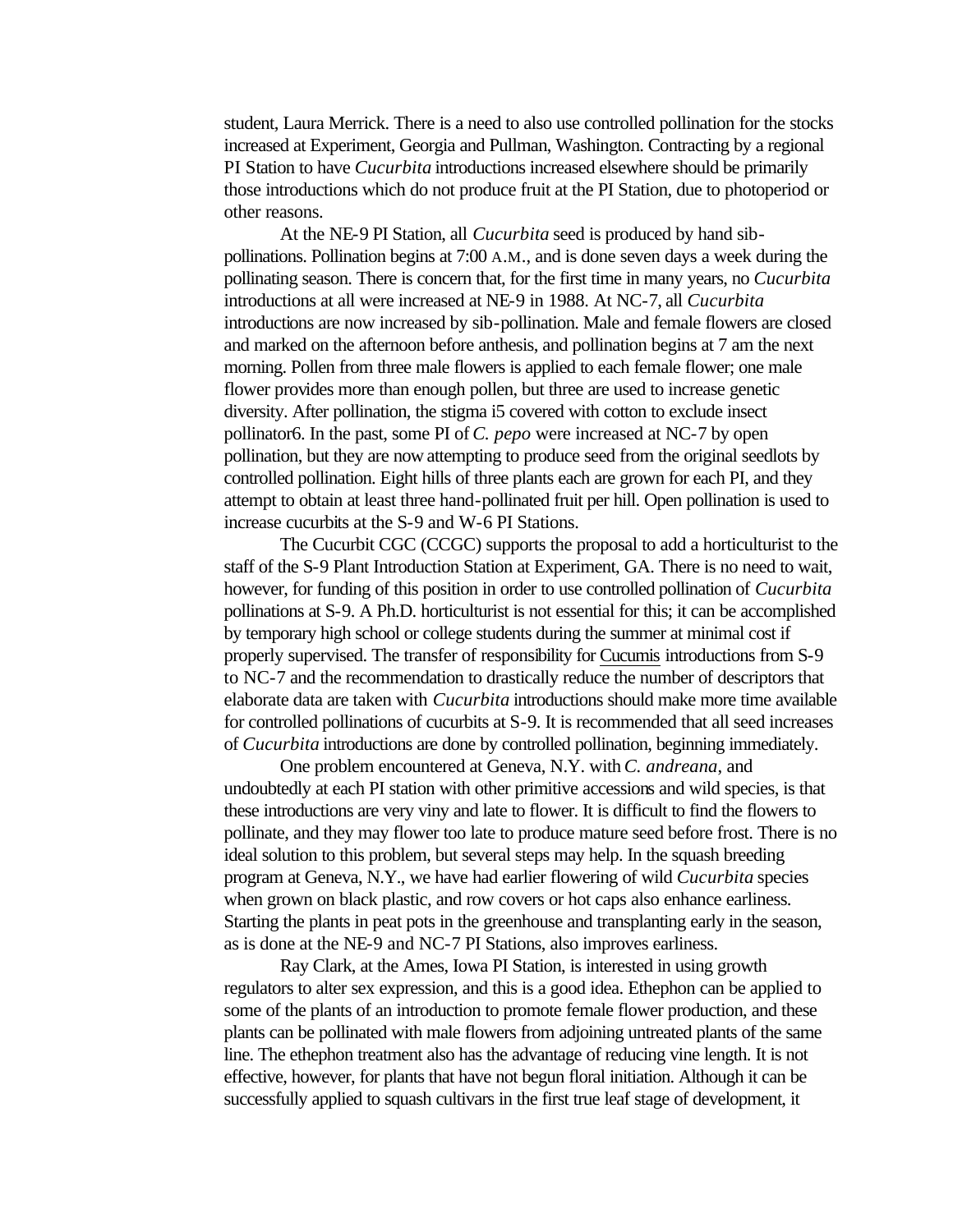needs to be applied later to wild species that are photoperiodic or for other reasons are late to initiate floral buds. The treatment alters sex expression in early stages of flower development, but does not initiate flowering.

Treatment with GA or Ag can be used to stimulate male flower production, but this should rarely be necessary with plant introductions. Grafting to summer squash will promote flowering of wild species. Consideration should be given to increasing *C. ficifolia*, which requires a short photoperiod for flowering, and other refractory introductions at a southern location, perhaps at the PI stations at Miami, Florida or Mayaguez, Puerto Rico.

Another problem sometimes encountered at PI Stations is poor fruit set. At the Geneva, NY PI Station, it is estimated that 140-150 pollinations are made per accession. Since 80 accessions are usually grown, approximately 12,000 pollinations are made each year, more than four pollinations for each plant. Fruit set can be improved, usually to better than 80-90%, by pollinating only the first female flowers to develop. It also helps to remove open pollinated fruit at an early stage of development. It should be possible to reduce the number of pollinations to no more than two per plant.

# IV Germplasm Needs

### A. Collection

In 1977 and 1978, R.W. Robinson submitted a proposal to the ~SDA for an exploration trip to Mexico by T.W. Whitaker to collect seed of *Cucurbita* species. It was pointed out that Plant Introductions had many PI of *Cucurbita* from Turkey, Yugoslavia and other distant countries but very few from Mexico, the most important area of all because it is the center of origin for the genus. Of the 435 plant introduction of *C. pepo* at that time, only four were from Mexico and only one was of a wild species of *Cucurbita*. It's not surprising that most previous surveys for disease resistance in *Cucurbita* plant introductions were largely unsuccessful, since few of the plant introductions were primitive land races or wild species subject to natural selection for disease resistance.

Another proposal for a collection trip in Mexico was made in 1978 by G. Sowell, and the USDA funded an exploration in 1979 by Whitaker and Knight. They collected seed of 183 *Cucurbita* introductions in Mexico and Guatemala, including:

| <b>Species</b>         |    | Number                                   |
|------------------------|----|------------------------------------------|
| $C. \, \rho \neq \rho$ | 49 |                                          |
| C. moschata            | 47 |                                          |
| C. mixta               | 41 |                                          |
| C. ficifolia           | 11 |                                          |
| C. foetidissima        | 13 |                                          |
| C. unidentified spp.   |    | 22 (later most were identified by Laura  |
|                        |    | Merrick as C. sororia or C. pedatifolia) |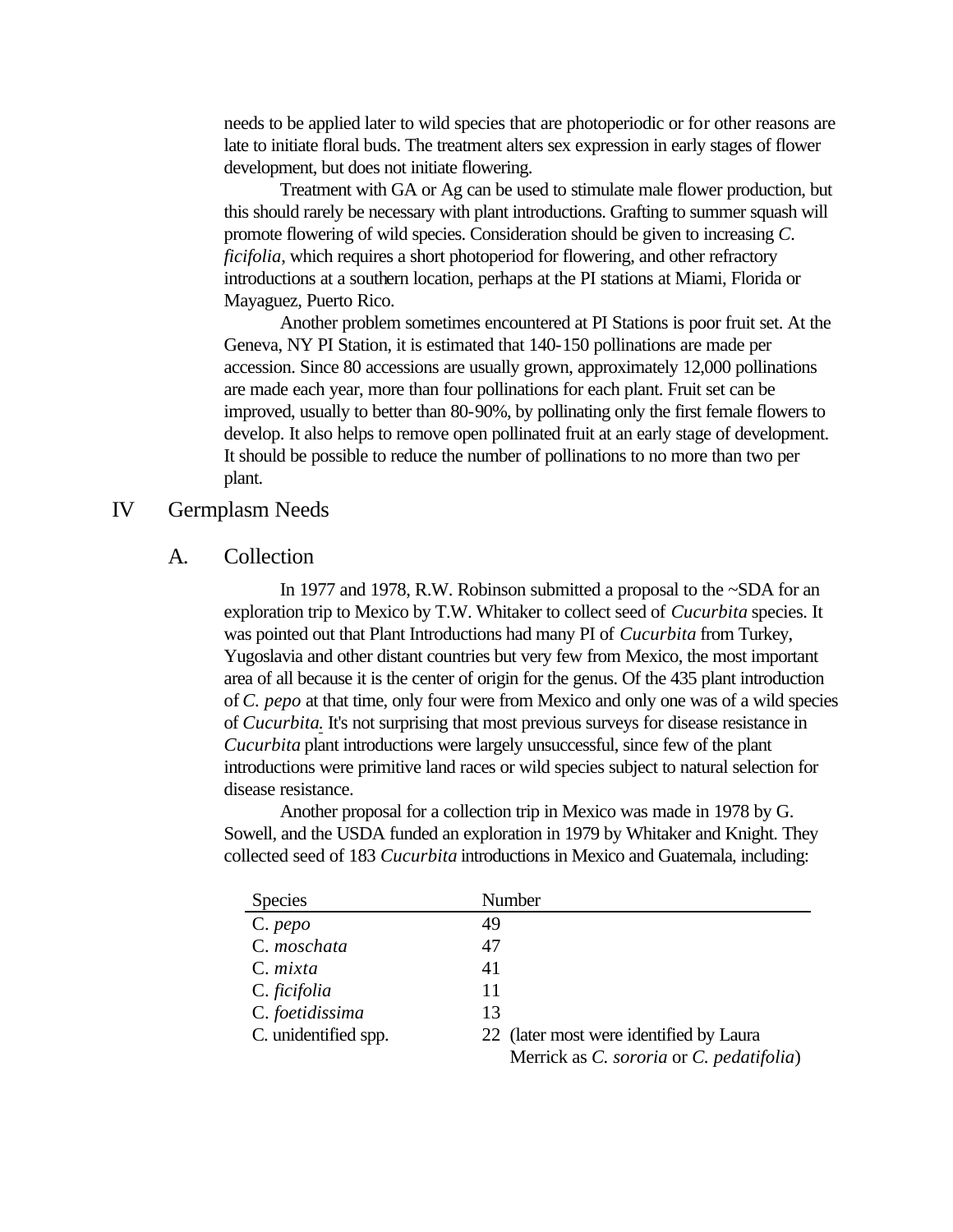Additional *Cucurbita* introductions were collected in Mexico in 1980 by Clark and Winters. Subsequently, Cornell University graduate student Laura Merrick made a number of successful trips to Mexico for *Cucurbita* introductions. Recently, she sent to the USDA and the Mexican National Germplasm Collection (INIFAP) seed of the following *Cucurbita* accessions she collected in Mexico from 1981 to 1986:

| <b>Species</b>  | Number | <b>Species</b> | Number |
|-----------------|--------|----------------|--------|
| C. ficifolia    |        | C. moschata    | 73     |
| C. foetidissima |        | C. pepo        | 28     |
| C. martinezii   |        | C. sororia     | 48     |
| C. maxima       |        | C. radicans    |        |
| C. mixta        |        |                |        |

The Merrick collection and seed increase represents a valuable addition to the genetic resources of *Cucurbita*. Particularly noteworthy are the *C. radicans* accessions, the first of this species to be included in PI stocks or any other gene bank collection.

Another Cornell University graduate student, Tom Andres, collected seed of species of the Cucurbitaceae from Mexico in 1986 and will provide seed of them to Plant Introductions. Included among the stocks will be seed of Cucurbita *fraterna*, valuable for its affinity to *C. pepo*, but not previously available from Plant Introductions or other sources. Other species of Cucurbita collected by Andres were *C. lundelliana*, *C. martinezii*, *C. sororia*, *C. radicans*, *C. pedatifolia*, and *C. ficifolia*.

Thanks to the collection trips to Mexico by Whitaker and Knight, Clark and Winters, Merrick, and Andres in the past 8 years, we now have a much better selection of *Cucurbita* germplasm from that important area than ever before. However, many important *Cucurbita* species are still not included in Plant Introduction stocks. Additional introductions from Mexico would be of value, especially of *C. pepo*. A disproportionate number of the introductions from Mexico are *C. mixta*, which is seldom cultivated in the US, and only 39 are of the much more important *C. pepo*. The Latin American countries of Guatemala, Nicaragua, El Salvador, Costa Rica, Honduras, Belize, and Panama are not well represented in Plant Introduction stocks of *Cucurbita*, and should be considered for future exploration trips.

*C. maxima* has a more southern origin than other cultivated species of *Cucurbita*, and thus it is important that the USDA Plant Germplasm System has a number of *C.* maxima introductions from Argentina. More Argentinean introductions of *C. maxima*, particularly primitive land races, would be of interest, and there is a need to obtain more introductions of *C.* maxima and *C. andreana* from Uruguay, Paraguay, Chile, Peru, and other South American countries.

*C. texana* is poorly represented in PI stocks. Since considerable genetic diversity is known in this species, which crosses readily with *C. pepo*, more accessions should be obtained. They could be collected in Texas, or possibly obtained from Hugh Wilson of Texas A ~ M University, who has already provided seed of some of his *C. texana* accessions to the USDA.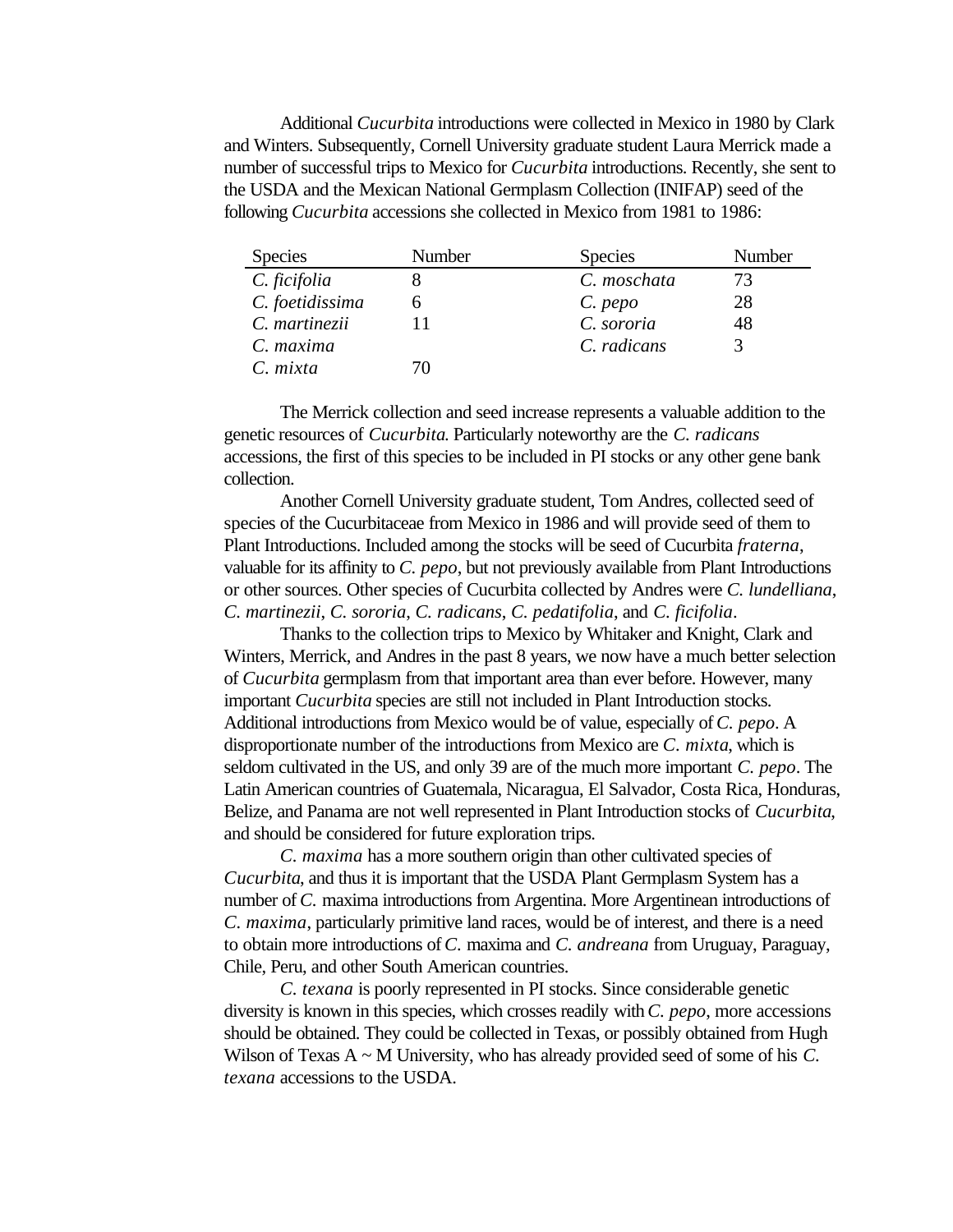The ornamental gourd, *C. pepo* var. *ovifera*, has been cultivated for centuries and was portrayed in medieval herbals. It is the source of the precocious yellow (*B*) gene and may have other traits of breeding value. It is not now represented in USDA Plant Introductions, so acquisitions of this taxon are needed.

Particularly deserving of conservation is *C. okeechobeensis*, the most endangered species of Cucurbita. *C. okeechobeensis* is now nearly eradicated from its habitat near Lake Okeechobee, Florida. A survey by R. W. Robinson in 1987 indicated it has apparently been extirpated from the shoreline of the lake where it once flourished; only a single plant of C. *okeechobeensis*, on Torrey Island, could be found in a three-day search of sites where it previously grew. Although it is allied to *C. martinezii* of Mexico, and has been proposed to be the same species, there is some evidence of biochemical differences between the two taxa and more accessions of *C. okeechobeensis* are needed to preserve it and determine its relationship to *C. martinezii*.

| Country        | pepo           | maxima           | moschata       | mixta            | Total          |
|----------------|----------------|------------------|----------------|------------------|----------------|
| Afghanistan    | 11             | 21               | $\overline{4}$ | $\boldsymbol{0}$ | 36             |
| Argentina      | 3              | 58               | $\overline{2}$ | 7                | 70             |
| Australia      | 1              | $\overline{4}$   | $\mathbf{1}$   | 0                | 6              |
| <b>Belize</b>  | $\theta$       | $\boldsymbol{0}$ | 6              | 4                | 10             |
| <b>Bhutan</b>  | 0              | 7                | $\overline{0}$ | $\overline{0}$   | 7              |
| <b>Bolivia</b> | 1              | 6                | 0              | $\overline{0}$   | 6              |
| <b>Brazil</b>  | $\theta$       | $\overline{2}$   | $\overline{2}$ | $\boldsymbol{0}$ | $\overline{4}$ |
| Bulgaria       | 1              | $\mathbf{1}$     | 1              | $\overline{0}$   | 3              |
| <b>Burma</b>   | 0              | $\overline{0}$   | 3              | $\overline{O}$   | 3              |
| Cameroon       | 0              | 1                | $\overline{0}$ | $\overline{0}$   | 1              |
| Canada         | 1              | 3                | 1              | 0                | 5              |
| Chile          | $\theta$       | 1                | $\overline{0}$ | $\overline{0}$   | 1              |
| China (PRC)    | 6              | 11               | 7              | $\overline{0}$   | 24             |
| Colombia       | $\theta$       | $\overline{0}$   | 1              | $\overline{0}$   | $\mathbf{1}$   |
| Costa Rica     | 1              | $\overline{0}$   | 1              | $\boldsymbol{0}$ | $\overline{2}$ |
| Ecuador        | $\theta$       | $\overline{0}$   | $\overline{4}$ | $\overline{0}$   | $\overline{4}$ |
| Egypt          | 3              | $\overline{0}$   | $\mathbf{1}$   | $\overline{0}$   | 4              |
| El Salvador    | $\overline{0}$ | $\overline{0}$   | $\overline{2}$ | $\overline{0}$   | $\overline{2}$ |
| England        | 3              | 1                | $\overline{0}$ | $\overline{0}$   | $\overline{4}$ |
| Ethiopia       | 3              | 12               | $\mathbf{1}$   | $\overline{0}$   | 16             |
| Germany        | $\overline{2}$ | $\overline{0}$   | $\overline{0}$ | $\overline{0}$   | $\overline{2}$ |
| Greece         | $\overline{4}$ | $\overline{0}$   | $\mathbf{O}$   | $\overline{0}$   | $\overline{4}$ |
| Guatemala      | 10             | $\overline{0}$   | 40             | $\mathbf{1}$     | 51             |
| India          | 6              | 19               | 49             | $\overline{0}$   | 74             |
| Iran           | 32             | 35               | 16             | $\overline{0}$   | 83             |
| Iraq           | 1              | $\overline{0}$   | $\overline{0}$ | $\overline{0}$   | 1              |
| <b>Israel</b>  | 1              | $\overline{0}$   | $\overline{0}$ | $\overline{0}$   | 1              |

The country of origin and number of accessions from each country for NPGS *Cucurbita* plant introductions follow.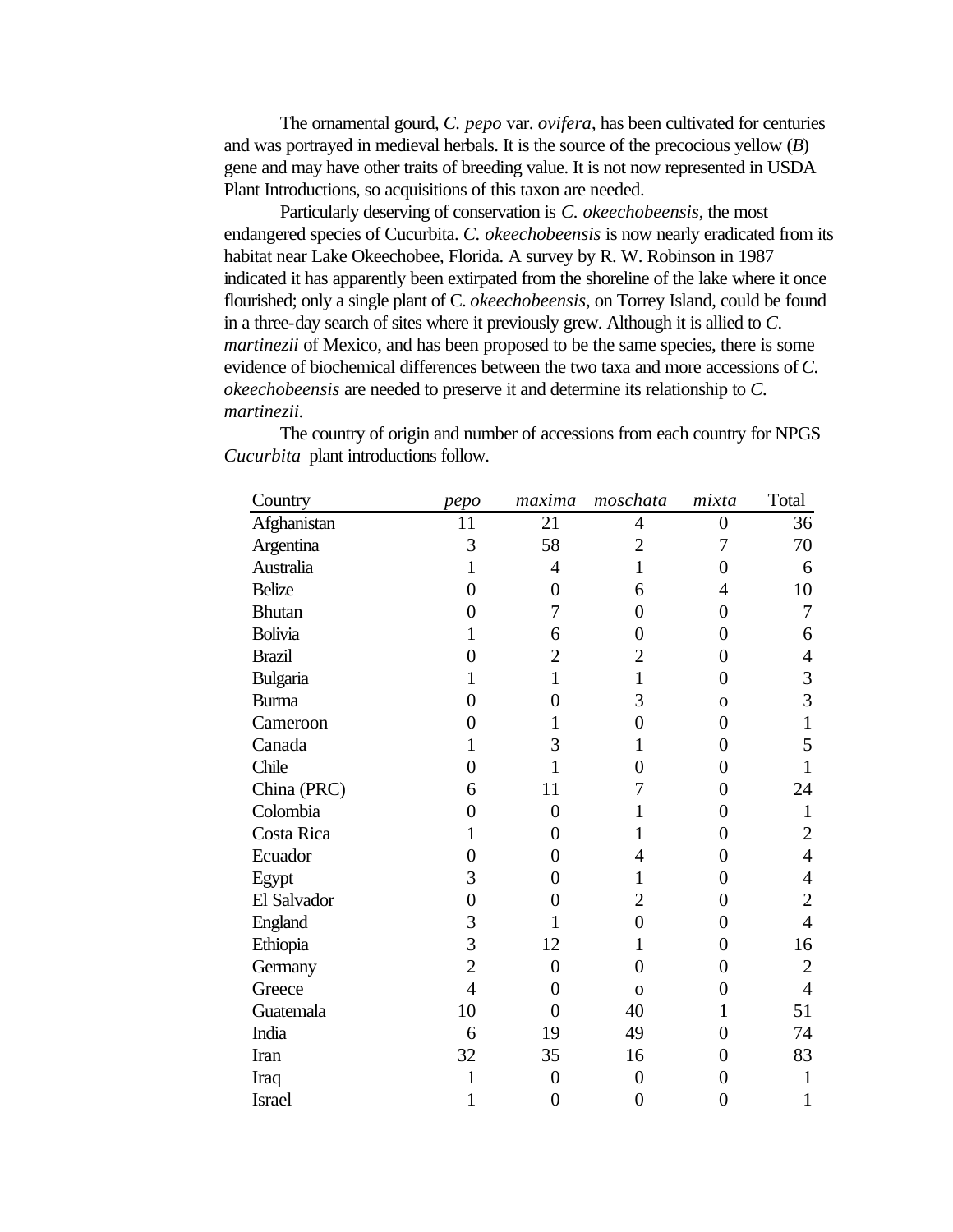| Italy              | $\overline{0}$ | $\boldsymbol{0}$ | 1                | $\overline{0}$ | 1              |
|--------------------|----------------|------------------|------------------|----------------|----------------|
| Japan              | 1              | 1                | 3                | $\overline{0}$ | 5              |
| Korea              | 7              | 1                | $\overline{0}$   | $\overline{0}$ | 8              |
| Lebanon            | $\overline{2}$ | $\overline{0}$   | 1                | $\overline{0}$ | 3              |
| Malaysia           | $\overline{0}$ | $\overline{0}$   | 1                | $\overline{0}$ | 1              |
| Mexico             | 39             | $\overline{0}$   | 178              | 66             | 283            |
| Nepal              | $\overline{0}$ | $\overline{0}$   | 1                | $\overline{0}$ | 1              |
| Nigeria            | $\overline{0}$ | 3                | $\overline{0}$   | $\overline{0}$ | 3              |
| Pakistan           | $\overline{2}$ | 3                | $\overline{2}$   | $\overline{0}$ | $\overline{7}$ |
| Paraguay           | $\overline{0}$ | 6                | $\mathbf{1}$     | $\overline{0}$ | $\overline{7}$ |
| Peru               | $\overline{0}$ | 3                | $\mathbf{O}$     | 0              | 3              |
| Poland             | $\overline{2}$ | $\boldsymbol{0}$ | $\overline{0}$   | $\overline{0}$ | $\overline{c}$ |
| Saudi Arabia       | $\overline{0}$ | 1                | 1                | $\overline{0}$ | $\overline{2}$ |
| Sierra Leone       | $\mathbf{1}$   | $\overline{0}$   | $\overline{0}$   | $\overline{0}$ | $\mathbf{1}$   |
| South Africa       | $\overline{0}$ | 4                | 3                | $\overline{0}$ | $\overline{7}$ |
| Spain              | $\overline{2}$ | 1                | $\boldsymbol{0}$ | $\overline{0}$ | 3              |
| Surinam            | $\overline{O}$ | 1                | $\overline{0}$   | 0              | 1              |
| Syria              | $\overline{4}$ | 6                | $\overline{0}$   | 0              | 10             |
| <b>Thailand</b>    | $\overline{0}$ | $\overline{0}$   | 1                | $\overline{0}$ | $\overline{2}$ |
| Turkey             | 197            | 63               | 17               | $\overline{0}$ | 267            |
| <b>Upper Volta</b> | $\overline{0}$ | 6                | $\overline{0}$   | $\overline{0}$ | 6              |
| <b>USA</b>         | 12             | 28               | 14               | 3              | 57             |
| <b>USSR</b>        | $\overline{4}$ | $\mathbf{1}$     | $\boldsymbol{0}$ | $\overline{0}$ | 5              |
| Venezuela          | $\overline{0}$ | $\overline{0}$   | $\overline{2}$   | $\overline{0}$ | $\overline{c}$ |
| Yemen              | 1              | $\overline{0}$   | $\overline{0}$   | $\overline{0}$ | $\mathbf 1$    |
| Yugoslavia         | 104            | 93               | 7                | $\overline{0}$ | 204            |
| Zambia             | $\overline{0}$ | 113              | 114              | $\overline{0}$ | 227            |
| Zimbabwe           | $\overline{4}$ | 21               | 103              | $\overline{0}$ | 128            |
| <b>Totals</b>      | 472            | 538              | 591              | 70             | 1671           |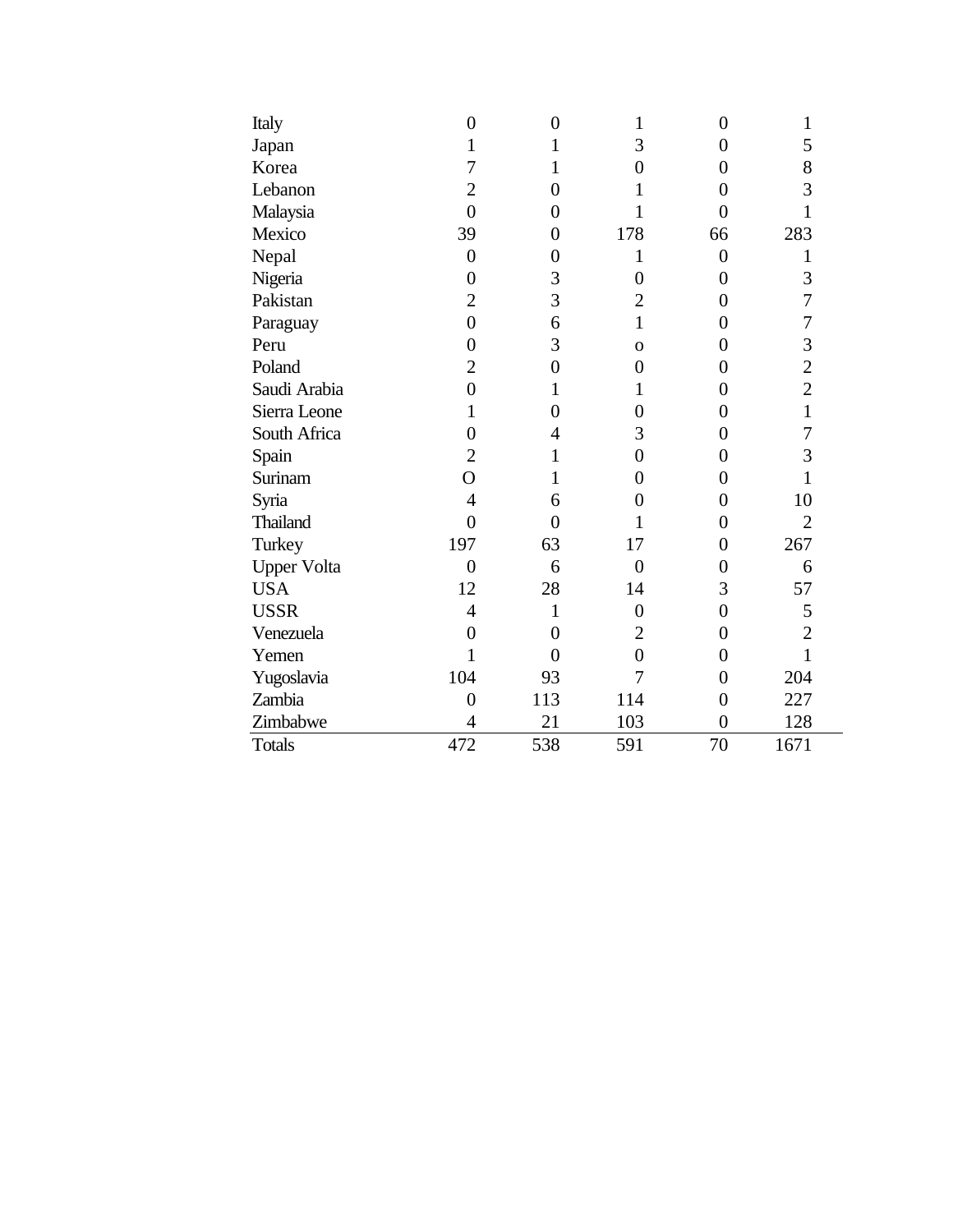The number of foreign plant introductions is less than the above table would seem to indicate. Some of the PI acquired in various countries are really American cultivars, e.g. PI 385969 from Kenya is actually the American Fl hybrid 'Ambassador' (which is *C. pepo* but is listed by Plant Introductions as *C.* maxima) and PI 381323 from Japan is 'Vegetable Spaghetti'. There are also some duplications of the same cultivar given more than one PI number.

| <b>Species</b> | Number | <b>Species</b>    | Number |
|----------------|--------|-------------------|--------|
| $C.$ pepo      | 472    | C. ecuadorensis   |        |
| $C.$ maxima    | 538    | C. foetidissima   | 13     |
| C. moschata    | 591    | C. lundelliana    |        |
| C. mixta       | 70     | C. martinezii     |        |
| C. ficifolia   | 36     | C. okeechobeensis |        |
| C. andreana    | 3      | C. pedatifolia    |        |
| C. digitata    |        | C. sororia        |        |

Responsibilities for *Cucurbita* introductions is divided among four of the RPIS:

| <b>PI</b> Station   | Responsibility                                                |
|---------------------|---------------------------------------------------------------|
| NC-7, Ames IA       | C. pepo and C. texana                                         |
| NE-9, Geneva, NY    | C. maxima and C. andreana                                     |
| W-6, Pullman, WA    | C. foetidissima                                               |
| S-9, Experiment, GA | All other <i>Cucurbita</i> spp., including <i>C. moschata</i> |
|                     | and $C$ . <i>mixta</i>                                        |

It does not seem logical that the late maturing, xerophytic *C. foetidissima*, which is adapted to the desert southwest, should be grown at W-6 in the Pacific northwest, but the other species assignments seem reasonable. Because of the high labor requirements during the pollinating season, it is good that the *Cucurbita* introductions are divided among several PI stations. It is unfortunate, however, that most of the wild *Cucurbita* species are assigned to a PI Station that has not used controlled pollination to maintain them.

Very few introductions of *Cucurbita* or any other cucurbit from the USSR are included in USDA Plant Introduction stocks. A very extensive collection of cucurbit germplasm is at the N.I. Vavilov Institute of Plant Industry in Leningrad. In 1983, the IGPGR reported that there were 2640 *Cucurbita* accessions and even more of Cucumis at VIR in Leningrad. In 1986, V. V. Vitkovskis, Acting Director of that institute, visited the US. He expressed interest in exchange of germplasm, and since then has provided genetic stocks to R. W. Robinson. They maintain stocks collected or bred not only in the USSR but also from many other countries. An exchange of cucurbit germplasm between the US and the USSR would be of mutual benefit.

Another important resource for Cucurbita germplasm is CATIE at Turrialba, Costa Rica. Over 2,500 *Cucurbita* stocks are included in their collection. The IBPGR has sponsored expeditions to collect *Cucurbita* germplasm, and has recently acquired 60 additional stocks of *C. moschata* that Miguel Holle hopes to increase by controlled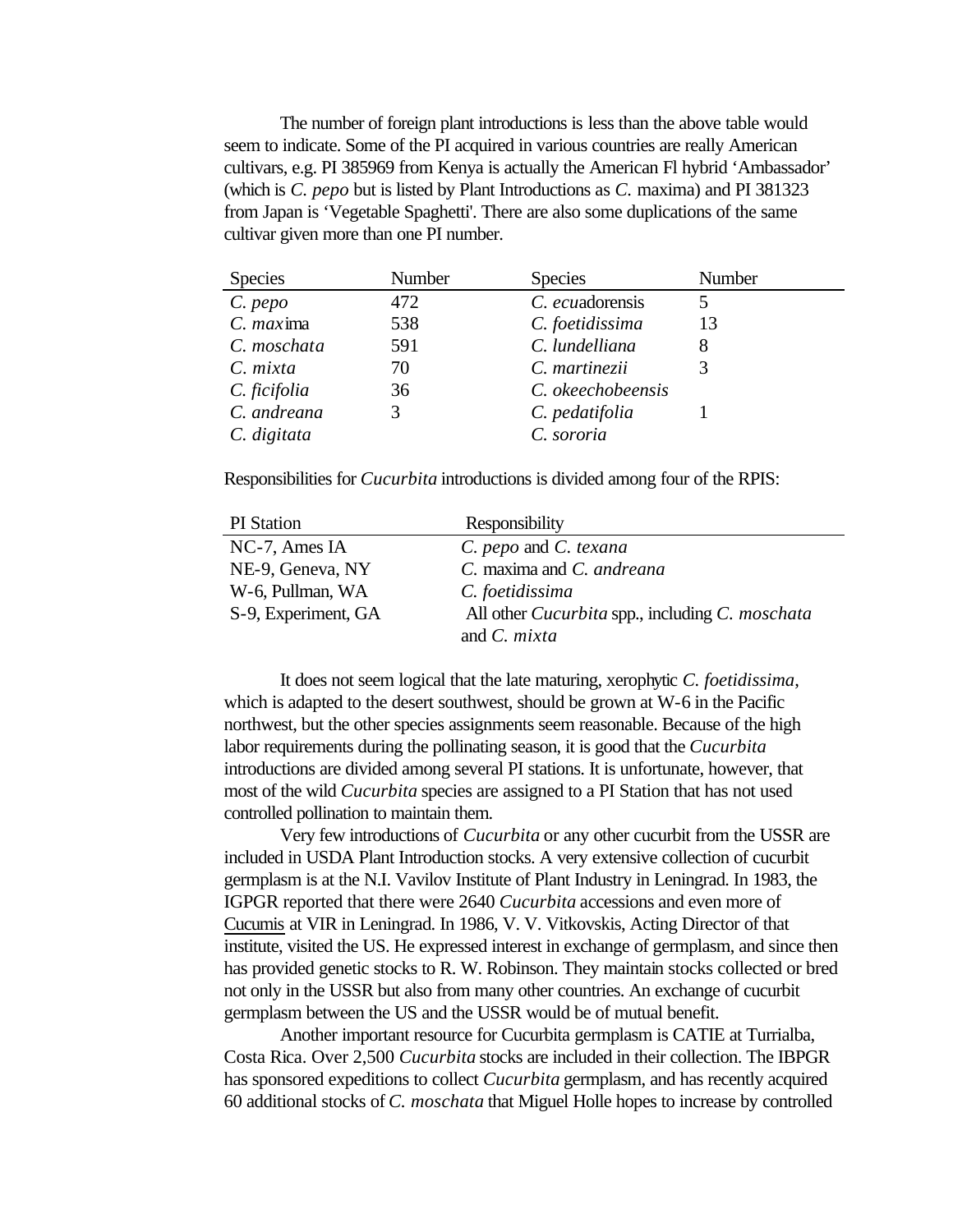pollination. A *Cucurbita* gene bank is maintained at the Unidad de Recursos Geneticas at Celaya, Mexico. They have over 1,000 *Cucurbita* accessions, but many are duplications of USDA plant introductions. Additional accessions of *C.* maxima, *C. moschata*, *C. pepo*, and *C. ficifolia* are in the collection at Pairumani, Bolivia. There is a need for more information for American breeders on the availability and characteristics of the *Cucurbita* collections in Latin American countries. T. W. Whitaker and Laura Merrick have completed an IBPGR-sponsored project to evaluate the status of Latin American *Cucurbita* gene bank collections, but more information is needed.

Other sources of cucurbit germplasm are listed in the 1983 IBPGR Report on Genetic Resources of Cucurbitaceae. Among them is the Institute of Horticultural Research at Bangalore, India, which was reported to have 300 stocks of *C. maxima*.

One of the greatest collections in the world of *Cucurbita* germplasm is that of T. W. Whitaker, retired USDA geneticist. Included in his collection are not only plant introductions of *Cucurbita* and other genera of the Cucurbitaceae but also many stocks of species and interspecific *Cucurbita* hybrids not previously in the P.I. system. Most of the seed is very old and has been stored at less than ideal conditions (50 F and 50 $\sim$ RH), but many accessions are still viable. Seed of the Whitaker collection was previously kept at Brawley, CA but now most of the seed is in storage at the University of California, Davis. The Whitaker collection was recently inventoried by Laura Merrick, and she also increased seed for 11 of the non-PI accessions. Her inventory revealed that the seed originated at Argentina, Bolivia, Mexico, USA, Ecuador, England, Guatemala, Nepal, Peru, Belize, Chile, Brazil, India, Japan, El Salvador, and Nicaragua, and thus includes countries not now adequately represented in P.I. stocks of *Cucurbita*. The Whitaker collection includes the following accessions that are not now included in USDA Plant Introductions:

| <b>Species</b>  | <b>Number</b>  | <b>Species</b>    | Number                      |
|-----------------|----------------|-------------------|-----------------------------|
| C. andreana     | 6              | C. maxima         | 18                          |
| C. cordata      | 2              | $C. \, mixta$     | 14                          |
| C. cylindrata   |                | C. moschata       | 22                          |
| C. digitata     | 8              | C. okeechobeensis | $\overline{A}$              |
| C. ecuadorensis | 4              | C. palmata        | 16                          |
| C. ficifolia    | 17             | C. pedatifolia    | 2                           |
| C. foetidissima | 5              | C. pepo           | 26                          |
| C. lundelliana  | $\overline{2}$ | C. sororia        | 61                          |
| C. martinezii   |                | C. texana         | $\mathcal{D}_{\mathcal{L}}$ |

Plans are being made by the USDA and the California Genetic Resources Conservation Program to renew stocks in the Whitaker collection. It is recommended that the person selected for this assignment have expertise in identifying and growing wild species of the Cucurbitaceae. It was reported by L. Merrick that one-third of the accessions in the Whitaker collection, many of them obtained by him from others, were misidentified as to species. Their botanical identity needs to be verified when they are grown for seed increase. It would be disastrous to direct seed in the field, in the way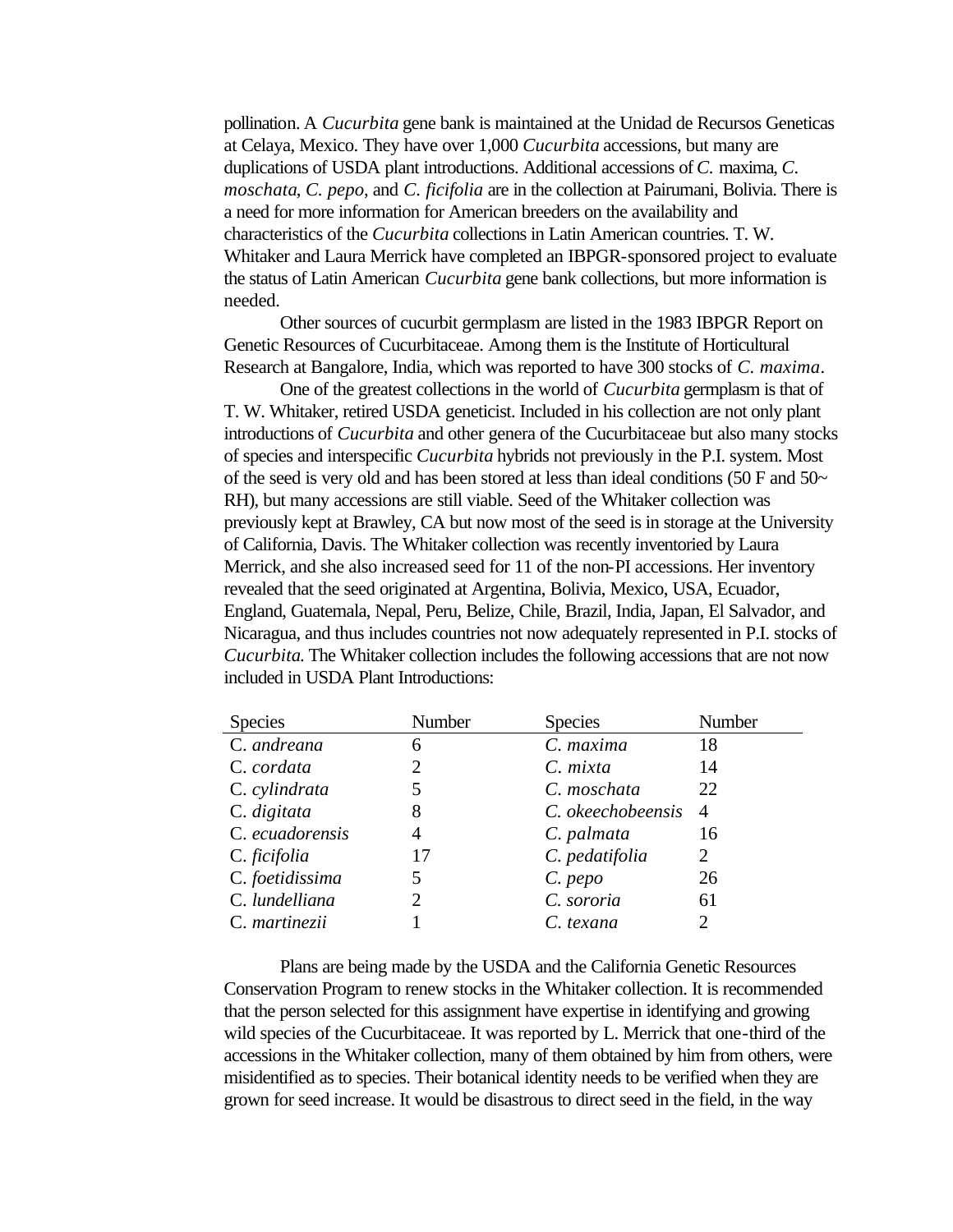customary for planting squash, many of the accessions that include only a few, very old seed that may be difficult to germinate. They should be planted on germination blotters, so that if germination is not prompt then the seed coats can be removed or the seed can be treated with hormones, fungicides, or special temperature regime to encourage germination. It has been proposed that different seed companies increase some of these stocks by open pollination in isolation plots. This may be satisfactory for some accessions that can be handled in the routine manner used by seedsmen for producing squash seed, but not for other accessions which are refractory and require special care for germination, growing, and pollination.

Another notable collection of *Cucurbita* is that of W. P. Bemis of the University of Arizona. Included in his collection are cytogenetic stocks, species, and interspecific hybrids. Particularly noteworthy is the greatest collection in the world of *C. foetidissima*, 145 stocks in 1983 according to the IBPGR Report. Dr. Bemis died this year, and the 15-year interdisciplinary program at the University of Arizona to domesticate *C. foetidissima* was recently terminated. The seed is being kept at poor storage conditions, in boxes on the floor, and in some cases does not have adequate passport data.

Still another collection of *Cucurbita* species and hybrids by a now retired researcher, that of A. M. Rhoades of the University of Illinois, is now in the care of J. A. Juvik. The pedigree of the seed stocks is reportedly not well documented.

*Cucurbita* is a member of the Cucurbitinae subfamily of the Cucurbitaceae family, tribe Cucurbiteae, subtribe Cucurbitinae. It would be of interest, for those interested in distant hybridization with *Cucurbita*, to collect species of other genera in the Cucurbitinae subtribe, including *Calycophysum*, *Cronosicyos*, *Edmondia*, *Penelopeia*, *Peponopsis*, *Pittiera*, *Roseanthus*, *Schizocarpon*, *Sicana*, and *Tecunumania*. All are indigenous to the New World, like *Cucurbita*. None of them is more available from USDA Plant Introductions.

# B. Evaluation

Much time has been spent in the past by PI personnel in evaluating introductions for morphological traits, but the data are seldom used by squash and pumpkin breeders. In view of the dire need to increase *Cucurbita* PI by controlled pollination rather than by open pollination, it would be better for them to spend less time on evaluation and more on proper seed increase.

Descriptors that should be evaluated at PI stations include:

- 1. Plant habit: bush, intermediate or vine
- 2. Date of first male and female flowers
- 3. Fruit skin colors(s) at maturity and, for summer squash, at the edible stage
- 4. Skin color design (solid, striped, etc.)
- 5. Flesh color
- 6. Fruit length and width (cm)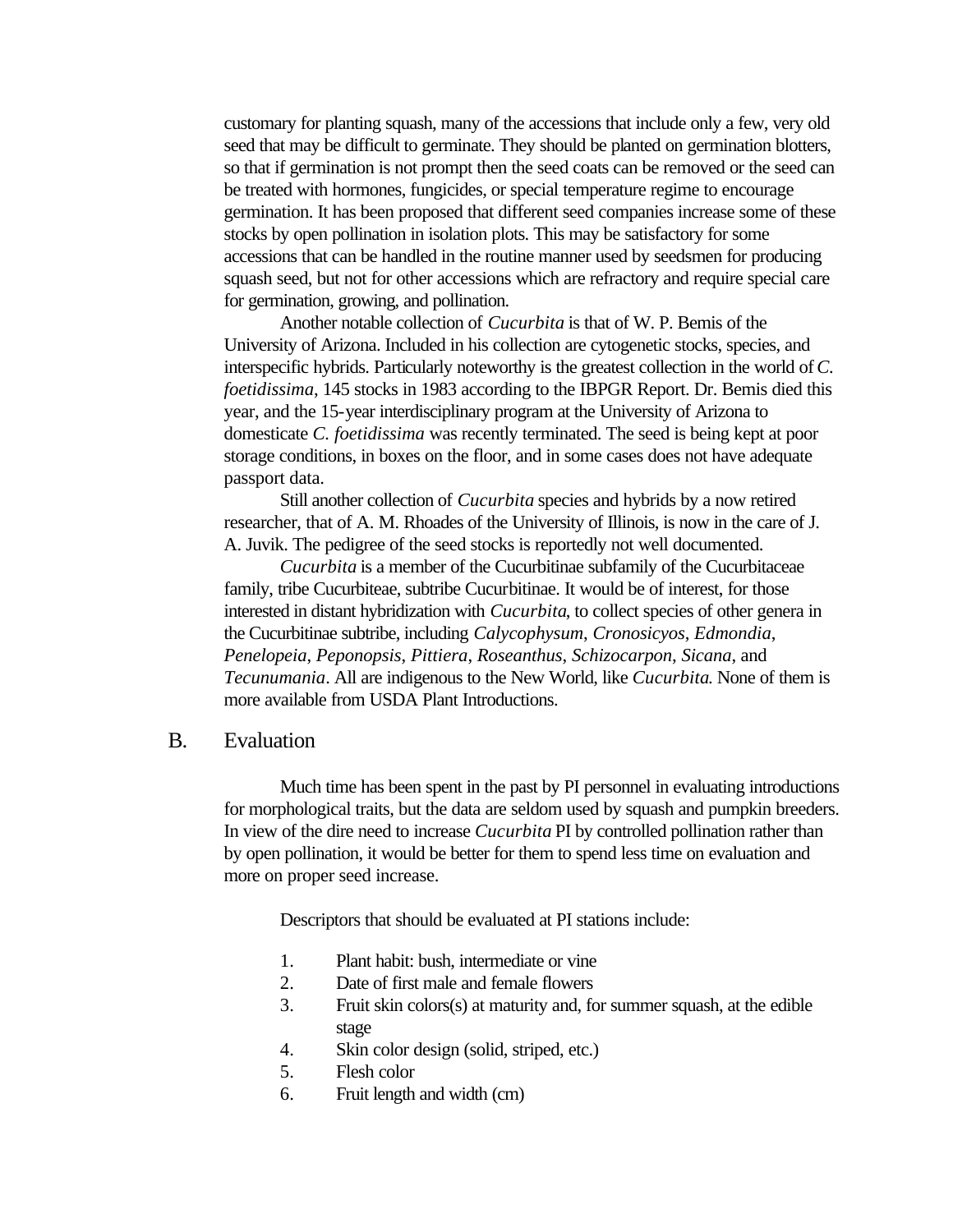- 7. Diameter of seed cavity (cm)
- 8. Mature fruit weight (gm)
- 9. 100 seed weight
- 10. Unique characteristics
- 11. Verify that the species designation is correct

If reliable data can be obtained at the PI Station for disease or insect resistance or for another natural occurrence of interest to breeders, that information should be noted as a unique characteristic. In general, however, controlled inoculations to test for resistance, and other specialized evaluation tests should be made by users at public institutions and seed companies so that Plant Introductions can concentrate on producing seed properly.

Information of value is often obtained by users and reported to the PI station that provided the seeds, but it may not be made available to other breeders. This information, as well as that obtained at the PI Station, should be included in the GRIN database.

Among the traits needed are the following, ranked in order of importance by participants in the 1987 squash breeders meeting:

- 1. Resistance to zucchini yellows mosaic virus, especially in *Cucurbita pepo*.
- 2. Resistance to watermelon mosaic virus-2 in *C. pepo*.
- 3. Resistance to papaya-ring spot virus (watermelon mosaic virus-l) in *C. pepo*.
- 4. Resistance to squash mosaic virus.
- 5. Gummy stem blight resistance.
- 6. Gynoecious sex expression.
- 7. Squash bug resistance.
- 8. Downy mildew resistance.
- 9. Cucumber beetle resistance.
- 10. Resistance to storage rots.
- 11. Pickleworm resistance.
- 12. Early development of male flowers in *C*. *pepo*.
- 13. Resistance to squash leaf curl virus.
- 14. A gene inhibiting biosynthesis of cucurbitacins that is epistatic to genes for bitter fruit.
- 15. Vine borer resistance.
- 16. *Fusarium* resistance.
- 17. Naked seed in *C. maxima* and *C. moschata*.
- 18. Cucumber mosaic virus resistance.
- 19. Powdery mildew resistance.
- 20. Leafminer resistance.

PI personnel should evaluate *Cucurbita* introductions to confirm that the species is correctly classified. In the past a number of *Cucurbita* introductions were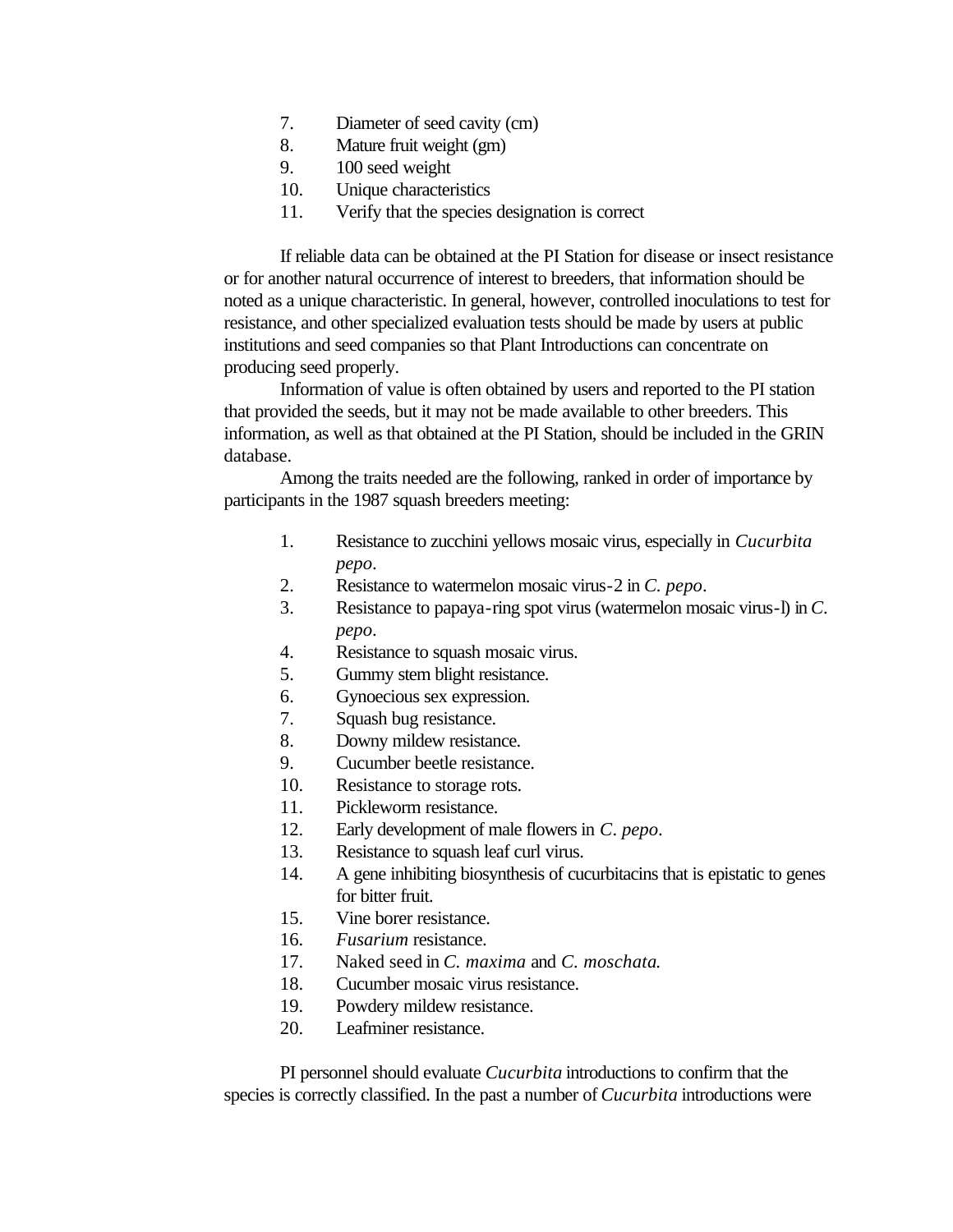misclassified or unidentified as to species, and Plant Introductions has sometimes sent out seed packets labeled incorrectly even after they were informed of the correct species for those introductions. It would be helpful if Plant Introductions could provide to interested researchers a list of corrected species names for *Cucurbita* introductions.

Recently, R.W. Robinson informed Plant Introductions of several taxonomic changes that should be made, and Laura Merrick corrected t-he species designation of 50 PI of *Cucurbita*. This improves the situation, but there is a continuing need for *Cucurbita* introductions to be verified for species identity because many seed collections received by Plant Introduction are not correctly classified. Many taxonomic errors can be detected by examination of the seed, and many errors in classification could be corrected before the seed is sent from Beltsville to the PI stations.

Personnel at PI stations have responsibilities for many crops, and cannot be expected to be experts on the taxonomy of all *Cucurbita* species. They should be, however, able to recognize whether a *Cucurbita* introduction is a member of the particular species assigned to their PI station or not. The USDA Systematic Botany, Mycology, and Nematode Lab should assist Plant Introductions in classifying *Cucurbita* P correctly.

# C. Enhancement

The improvement of horticultural type of plant introductions should be done by public and seed company breeders, not at PI stations. Often, state or federal breeders will find and study the inheritance of useful traits of plant introductions and develop germplasm with improved type, then seed company breeders will complete the development of new cultivars.

### D. Preservation

The policy at the NC-7 PI station is to renew seed lots when supplies fall below 500 seed or the germination below 65%. Germination tests are run every 5 years.

There appears to be good seed storage facilities, at controlled low temperature and humidity, at the PI stations and the National Seed Storage Laboratory (NSSL). Under these conditions, good quality *Cucurbita* seed should remain viable for two decades or more. Seed of many, but not all plant introductions are in storage at the NSSL as well as at a PI Station,

Seed of all plant introductions of *Cucurbita* should be kept at the NSSL, as well as at a PI Station, to guard against accidental loss.

Many of the *Cucurbita* seed stocks of the NSSL are now more than a quarter of a century old, but few seem to have been increased. Of the 1263 *Cucurbita* accessions at the NSSL, only 112 (less than l %) have been increased. Even though they may still have good viability now, there may be many that will need to be increased soon, and plans should be made for an orderly renewal of these stocks.

The National Seed Storage Laboratory (NSSL) in Fort Collins has the responsibility to obtain and maintain viable seed of plant introductions and cultivars of *Cucurbita* and other crop species. Although they have stocks of many older cultivars, there is a large number of more recently developed cultlvars that are not in the NSSL. Table 1 indicates the *Cucurbita* cultivars they now have, and Table 2 indicates cultivars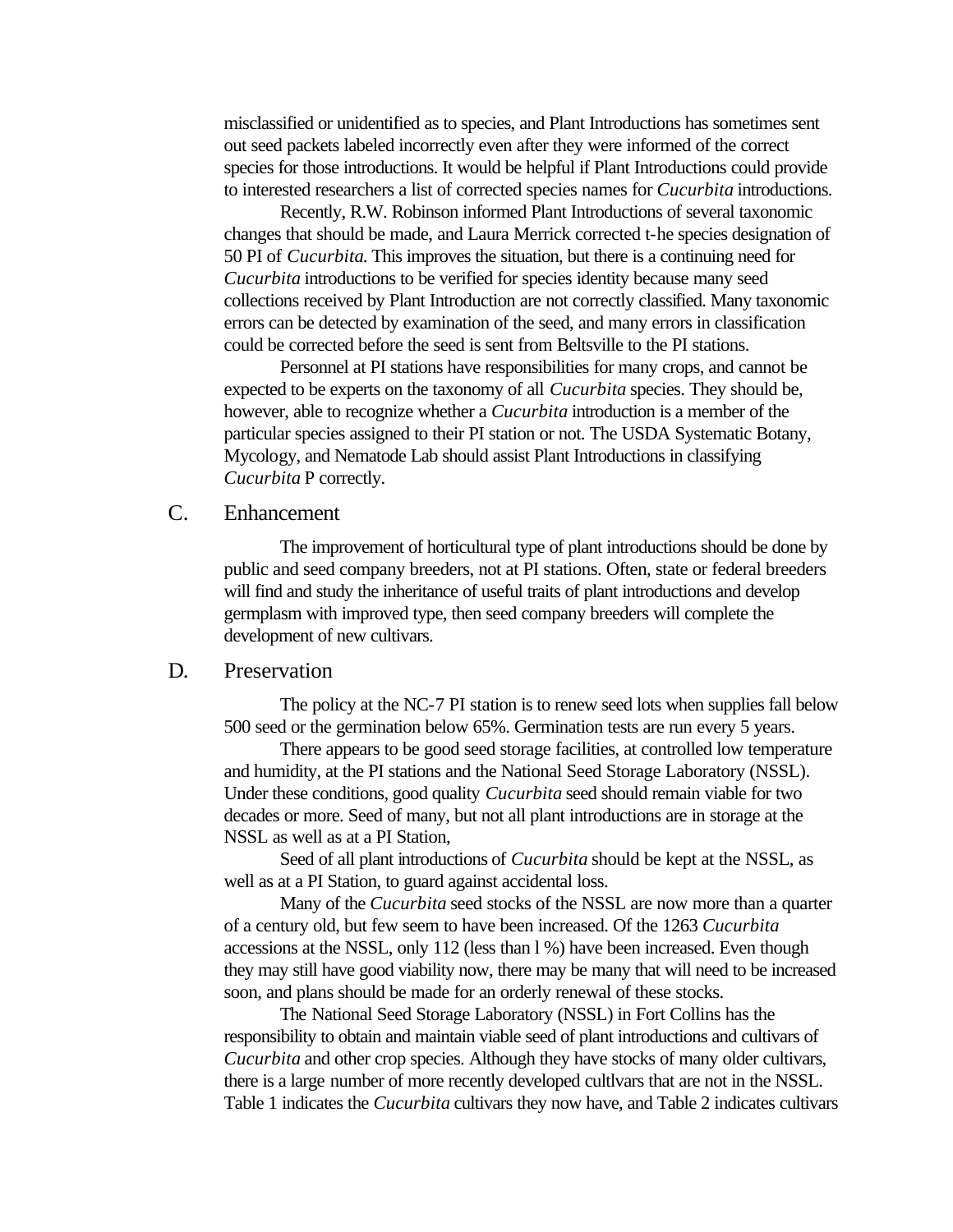not included in the NSSL inventory, although they are listed in ASHS Lists of Vegetable Varieties I to XXI. Additional *Cucurbita* cultivars that are commercially available now, but are not included in NSSL stocks, are listed in Table 3. Omitting the duplications in Tables 2 and 3, there are 125 *Cucurbita* cultivars listed in those tables that are not being preserved at the NSSL.

Plant breeders, both public and private, should send seed to the NSSL when they introduce a cultivar, but this is often not done. The Agronomy Society of America requires that seed be sent to the NSSL for all cultivars of field crop listed in Crop Science. The American Society for Horticultural Sciences does not, but should, have a similar requirement for seed to be sent to the NSSL for all new vegetable cultivars described in HortScience.

In addition to the need for the NSSL to acquire stocks of modern *Cucurbita* cultivars, including those listed in Tables 2 and 3, there is an even greater need to preserve seeds of heritage cultivars that are no longer listed in seed catalogs. The Seed Savers Exchange, Native Seeds/Search, and other sources should be contacted for seed of heritage cultivars not now in the NSSL collection.

There are probably many more *Cucurbita* cultivars that should be, but are not being maintained by the NSSL, since not all cultivars are included in the ASHS lists summarized in Table 2 and more were released since list XXI was published in 1980. The fault for this omission from NSSL seed stocks is partly due to plant breeders and seedsmen, who have not done an adequate job of providing the NSSL with seed of their new releases. However, the USDA should also be doing more. It is not sufficient for the NSSL to passively wait for breeders to send them seed; they should be actively seeking seed of new releases and of older cultivars they don't have. They should try to obtain seed of cultivars listed in HortScience and in previous ASHS Lists of Vegetable Varieties, in the 'Seed Savers Exchange' and the 'Garden Seed Inventory', and those that are awarded plant patents. The CCGC should periodically review the NSSL inventory and make recommendations for additional accessions to obtain.

There are a number of duplications in the NSSL stocks of *Cucurbita* cultivars. They have as many as eight accessions of the same squash cultivar (Table 1). It is recommended that the duplications already in storage be kept there until they lose viability, but then seed be increased for only one accession for each cultivar. Plant Introductions and the NSSL should not maintain seed of  $F<sub>1</sub>$  hybrids unless the hybrid has unique characteristics. An example of a unique hybrid that deserves to be preserved is 'Yankee Hybrid', which is not now at the NSSL but is of historical interest since it was the first  $F_1$  hybrid of C. pepo and it has been used in interspecific crosses that are more difficult to obtain when some other *C. pepo* cultivars are used as parents. The NSSL should not accept seed of new hybrid cultivars without special merit, or additional accessions of OP cultivars already in their inventory. When stocks in the NSSL need renewal, the CCGC can advise which cultivars can be obtained from seed companies at little or no cost.

Information on the number of collections and where they are stored has already been presented. A serious omission is for genetic stocks, including mutants, multigene stocks, aneuploids, and polyploids. It would probably not be appropriate for USDA Plant Introductions to assume this responsibility, because there are special requirements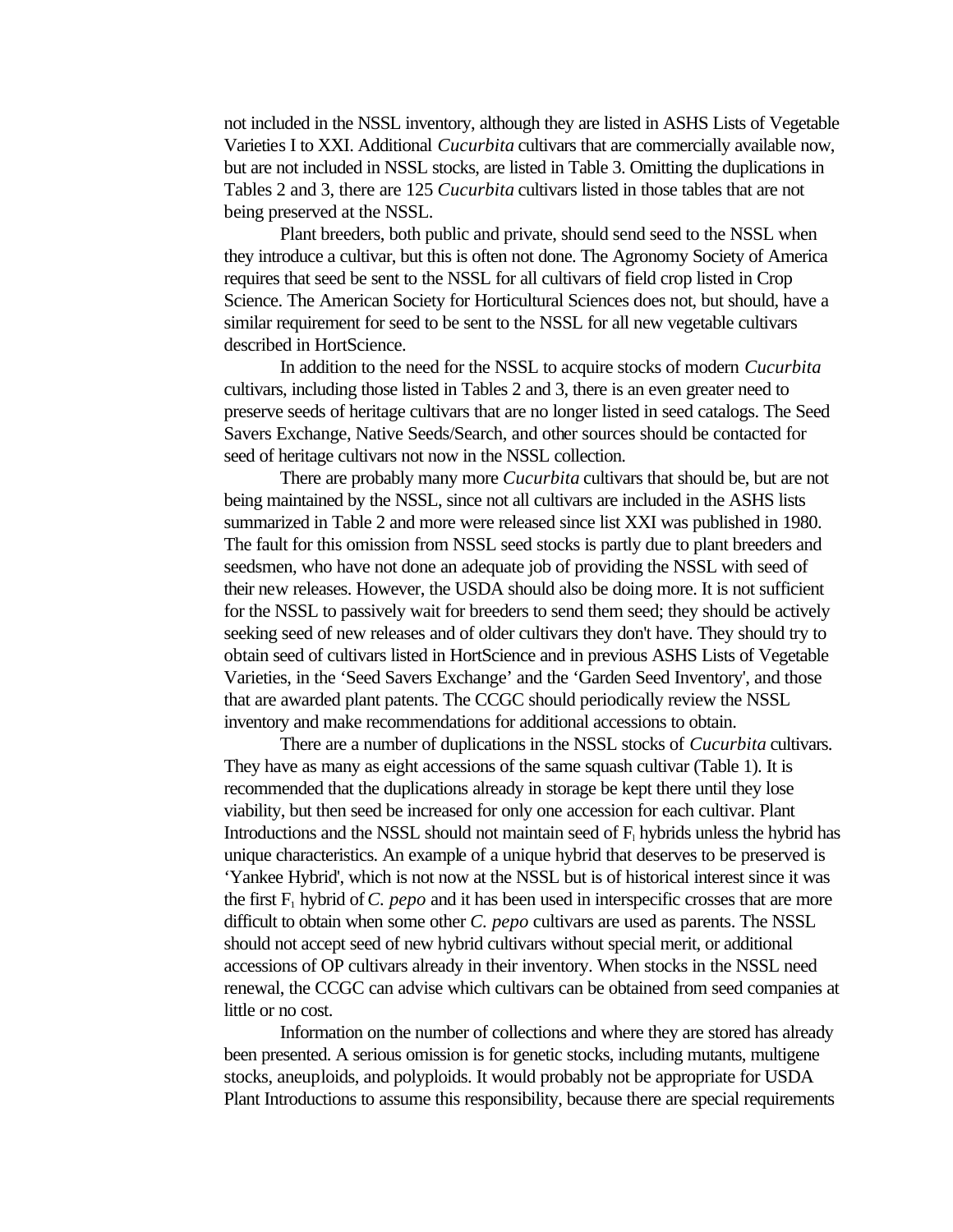for maintaining these stocks and they cannot be increased in the same, routine procedure used for plant introductions of the same species. Some are lethal or sterile as homozygotes and need to be propagated through the heterozygote. Others are very weak and need special growing conditions. Still others, such as trisomics, do not breed true but segregate. Consideration should be given to funding a Cucurbit Genetics Stock Center at a university, patterned after the very successful Tomato Genetics Stock Center that is directed by C.M. Rick at the University of California at Davis, to maintain and distribute seed of genetic and cytogenetic stocks of cucurbits.

Curators have been assigned by the Cucurbit Genetics Cooperative for maintaining stocks of cucurbit genes. Seed is not available, however, for all known mutants of the Cucurbitaceae, and increased efforts should be made to obtain and increase seed of mutants not now being maintained. The present situation for *Cucurbita* is not as serious as for some other genera of the Cucurbitaceae, since many of the known genes for *Cucurbita* are derived from commercially available cultivars. Nevertheless, there have been increasing numbers of induced or spontaneous mutants of *Cucurbita* reported recently, and it is expected that this trend will continue. As the number of known genes increases in the future, many of them not available from cultivars, there will be increased need for a Cucurbit Genetics Stock Center to maintain and distribute seed for these genes. Genetic stocks are very vulnerable with the present system of relying on only a single volunteer to preserve genes for an entire genus.

A Stock Center is needed not only for maintaining seed of mutants, but also for multigene stocks (useful for 1inkage testing and other purposes) and cytogenetic stocks, including haploids, polyploids, and aneuploids. An example of the type of cytogenetic resources of *Cucurbita* that needs to be properly maintained is the trisomic stocks developed by W. P. Bemis that contain 40 chromosomes of *C. moschata* and one chromosome of *C.* palmata; these stocks are invaluable for assigning genes to individual chromosomes.

The National Seed Storage Laboratory in the past has maintained genetic and cytogenetic stocks of barley, and perhaps could do the same for cucurbits. If the NSSL or another federal agency cannot take on this responsibility, however, serious consideration should be given to establishing with USDA funding a Cucurbit Genetics Stock Center at a university.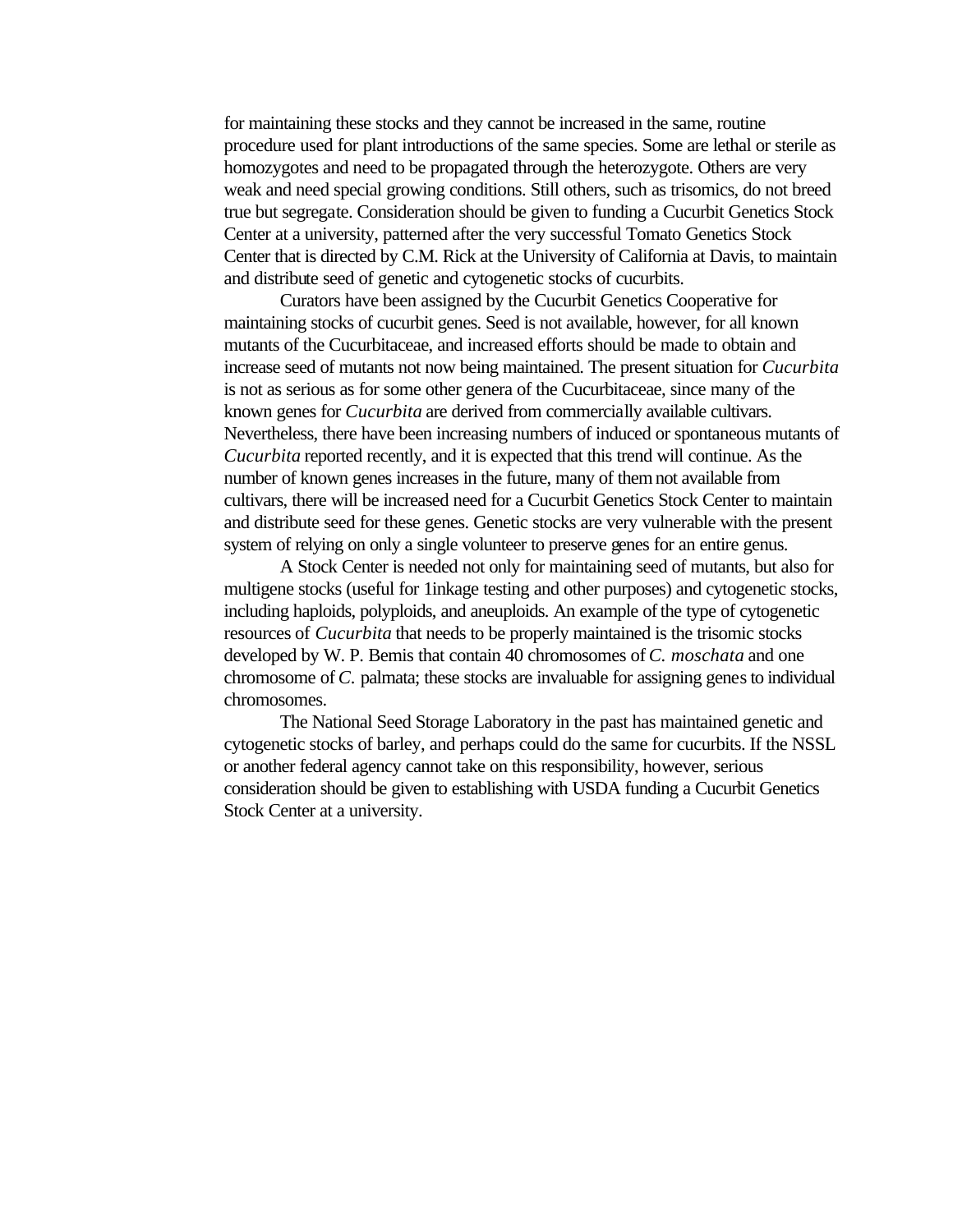# V Recommendations (in order of Priority)

- A. It is intolerable that *Cucurbita* plant introductions are being increased by open pollination. One of the most urgent needs is for controlled pollination of all *Cucurbita* PI. Any introduction increased by open pollination in the past should be properly increased now from the original seedlot, if viable seed still exists. This should be given priority over increasing new introductions, due to the age of the original seedlot of older introductions. Improvements should be made in pollination procedures to improve fruit set when *Cucurbita* plant introductions are increased.
- B. The Whitaker collection and other private collections of valuable *Cucurbita* stocks should be incorporated into the PI system and the seed increased.
- C. Fund a Cucurbit Genetics Stock Center to maintain and distribute genetic and cytogenetic stocks and species of cucurbits not available from Plant Introductions.
- D. An exchange of cucurbit germplasm should be made between USDA Plant Introductions and the Vavilov Institute of Plant Industry in the USSR and Latin American seed banks.
- E. Exploration trips for new introductions should be made to Mexico and Latin American countries for *C. pepo*, *C. moschata*, and wild species of Cucurbita; to South America for *C.* maxima and *C. andreana*; and to Florida for *C. okeechobeensis*.
- F. The National Seed Storage Laboratory needs to acquire stocks for the many *Cucurbita* cultivars not in their collection now. Seed of most of the squash and pumpkin cultivars of the past 25 years are not in the NSSL inventory, and they lack seed of a number of heirloom cultivars of squash and pumpkin. Seed of each*Cucurbita* PI should be kept at the NSSL as well as a PI station to guard against accidental loss. The problem of renewing NSSL stocks that are not P needs to be addressed. It is recognized that the budget for the NSSL has not kept pace with these needs, but eliminating F1 hybrids and duplicates of OP cultivars at the NSSL will engender more efficient use of their resources.
- G. Personnel at Plant Introduction stations increasing seed of *Cucurbita* PI should become familiar with the taxonomy of *Cucurbita* species, or seek help from knowledgeable researchers, in order to correct the binomial of misclassified plant introductions. The USDA Systematic Botany Lab should assist in the correct species identification of cucurbit introductions. Seed of *Cucurbita* introductions should be examined at Beltsville for species identity before being sent to Plant Introduction stations.
- H. The CCGC should periodically advise the USDA about additional accessions that Plant Introductions and the NSSL should acquire. In the past, not all members of this CAC have been able to attend meetings, due to lack of travel funds. Unlike other CAC's that involve only one crop, the CCGC includes several crops, and a committee member may not be able to justify travel with state funds to attend the CAC unless it is in conjunction with a meeting for the particular cucurbit crop he works with. It is difficult, for example, for a squash breeder to justify travel funds when the CAC meets with the National Muskmelon Research Group. It would be helpful if this group, the Pickling Cucumber Improvement Committee, the Squash Breeders Meeting, and the watermelon researchers would meet together with the CCGC. USDA has funded travel by state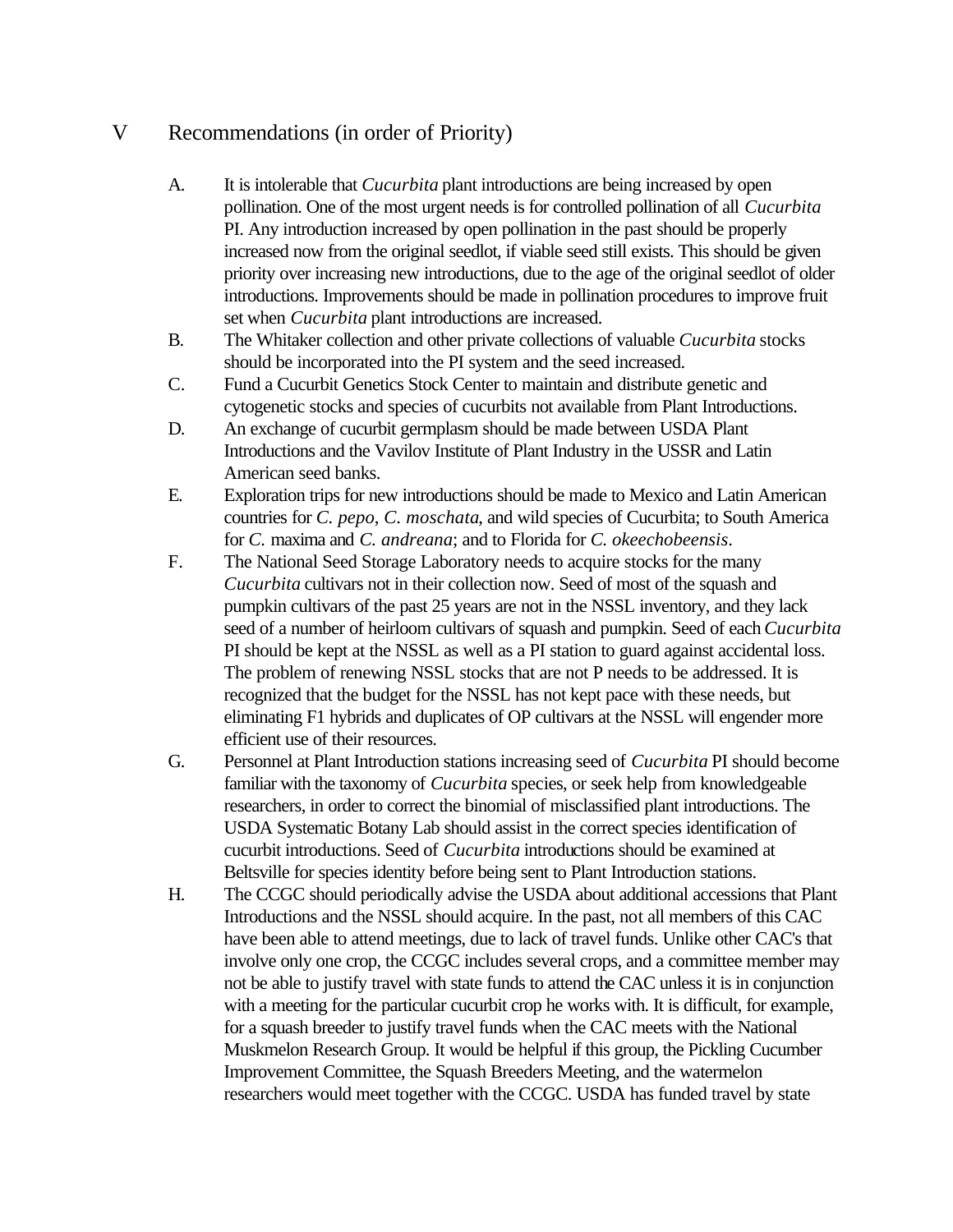researchers to attend annual meetings of Regional PI stations, and should consider funding travel to the annual meeting for members of the CCGC.

# VI Reflections

There have been improvements by Plant Introductions in recent years. They have acquired many *Cucurbita* introductions from the center of origin for the genus. Mislabeled introductions have been correctly classified as to species. Improvements have been made in pollination procedures.

But further improvements are needed in each of these areas and others. More primitive accessions are needed from the Western Hemisphere, more PI need to be corrected for taxonomy, and **all** PI stations need to use controlled, not open pollination, for seed increases. There is no need for all the cultivars in NSSL stocks to become PI, since many can be replaced at little or no cost by seed companies when they need to be renewed. Only heritage cultivars, no longer available commercially, need to be increased by the USDA.

#### **Acknowledgement**

Appreciation is expressed to T. Andres, R. Clark, G. Lovell, L. Merrick, E. Roos, S. Valerio, T. W. Whitaker, and others for providing information or suggestions for this report.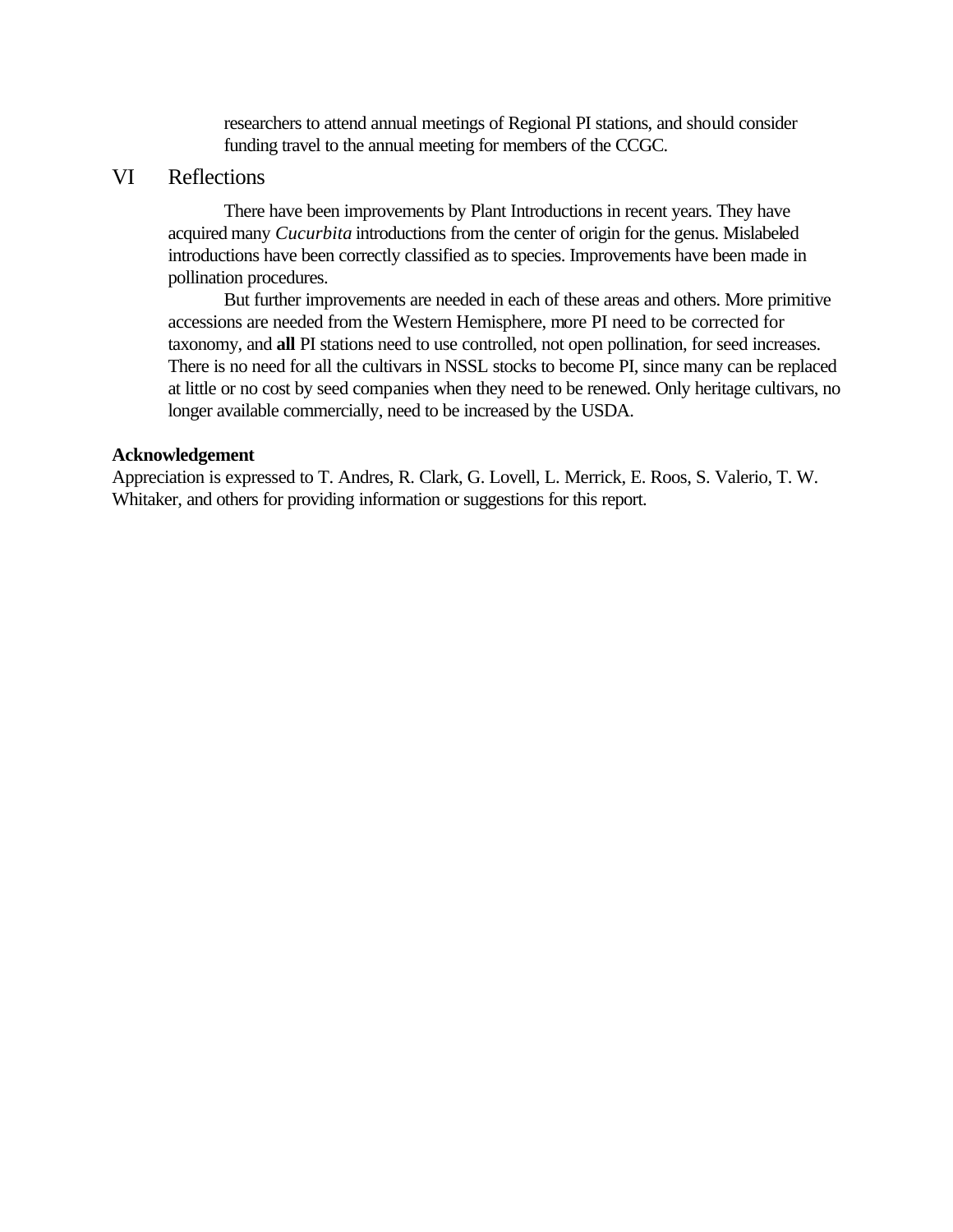# Table 1. Numbers of accessions of Cucurbit Stocks at the National Seed Storage Lab, 1987; by species, cultivar.

# *Cucurbita maxima*

| <b>Atlantic Giant</b>     | 1              | Hubbard, Blue                   | 4              |
|---------------------------|----------------|---------------------------------|----------------|
| Autumn Pride              | 1              | Hubbard, Blue New England       | $\mathbf{1}$   |
| <b>Baby Blue</b>          | 1              | Hubbard, Chicago Warted         | $\mathbf{2}$   |
| Banana                    | 1              | Hubbard, Golden                 | $\overline{2}$ |
| Banana, Jumbo Pink        | 1              | Hubbard, Green                  | $\mathbf{1}$   |
| Banana, Orange            | 1              | Hubbard, Improved Green         | $\overline{2}$ |
| Banana, Pink              | $\overline{c}$ | Hubbard, Truegreen Improved     | 1              |
| Banana, Pink G            | 1              | Hubbard, Warted                 | $\mathbf{1}$   |
| Banana, Red Gold          | 1              | King of Mammoth (Mammoth Chili) | 3              |
| <b>Banquet</b>            | $\overline{c}$ | Male Sterile6                   | 8              |
| Big Mex                   | 1              | Mammoth King (Mammoth Poitron)  | $\mathbf{1}$   |
| Big Moon                  | $\overline{c}$ | Mammoth Poitron (Mammoth King)  | 1              |
| <b>Buttercup</b>          | 1              | Marblehead                      | 1              |
| Buttercup, Blue           | 1              | Marblehead, Umatilla            | $\mathbf{1}$   |
| Buttercup, Burgess Strain | 1              | Marblehead, Yakima              | 1              |
| Buttercup, Bush           | 1              | <b>Minnesota Breed Lines</b>    | 13             |
| Buttercup, Seneca Blue    | 1              | Mooregold                       | $\mathbf{1}$   |
| Deliciou <sub>6</sub>     | 1              | Quality                         | $\mathbf{2}$   |
| Genuine Mammoth           | 7              | Rainbow                         | $\mathbf{1}$   |
| $G-170$                   | 2              | Redskin                         | $\mathbf 1$    |
| Giant                     | 1              | Red Warren Turban               | $\overline{2}$ |
| <b>Gold Nugget</b>        | $\overline{c}$ | Silver Bell                     | $\mathbf{1}$   |
| Goldpack                  | 1              | <b>Sweet Meat</b>               | $\mathbf{1}$   |
| Golden Delicious          | $\overline{c}$ | Turks Turban                    | 1              |
| Golden Turban             | 1              | Queensland Blue                 | 4              |
| <b>Green Delicious</b>    | 1              | Warren Turban                   |                |
| Greengold                 | $\mathbf{1}$   |                                 |                |
| Cucurbita mixta           |                |                                 |                |
|                           |                |                                 |                |
| Cushaw, Green Stripe      | 3              |                                 |                |
| Japanese Pie              | 1              |                                 |                |
| Cucurbits moschata        |                |                                 |                |
| Alagold                   | 1              | Butternut, Rhode Island         | $\mathbf{1}$   |
| <b>Bumitkin</b>           | 1              | Butternut, Waltham              | 1              |
| <b>Butternut</b>          | 4              |                                 |                |
| Butternut 23              | 1              |                                 |                |
| Butternut, 77             | 1              |                                 |                |
| Butternut, Baby           | $\overline{c}$ |                                 |                |
| Butternut, Dwarf          | 3              |                                 |                |
| Butternut, Eastern        | 1              |                                 |                |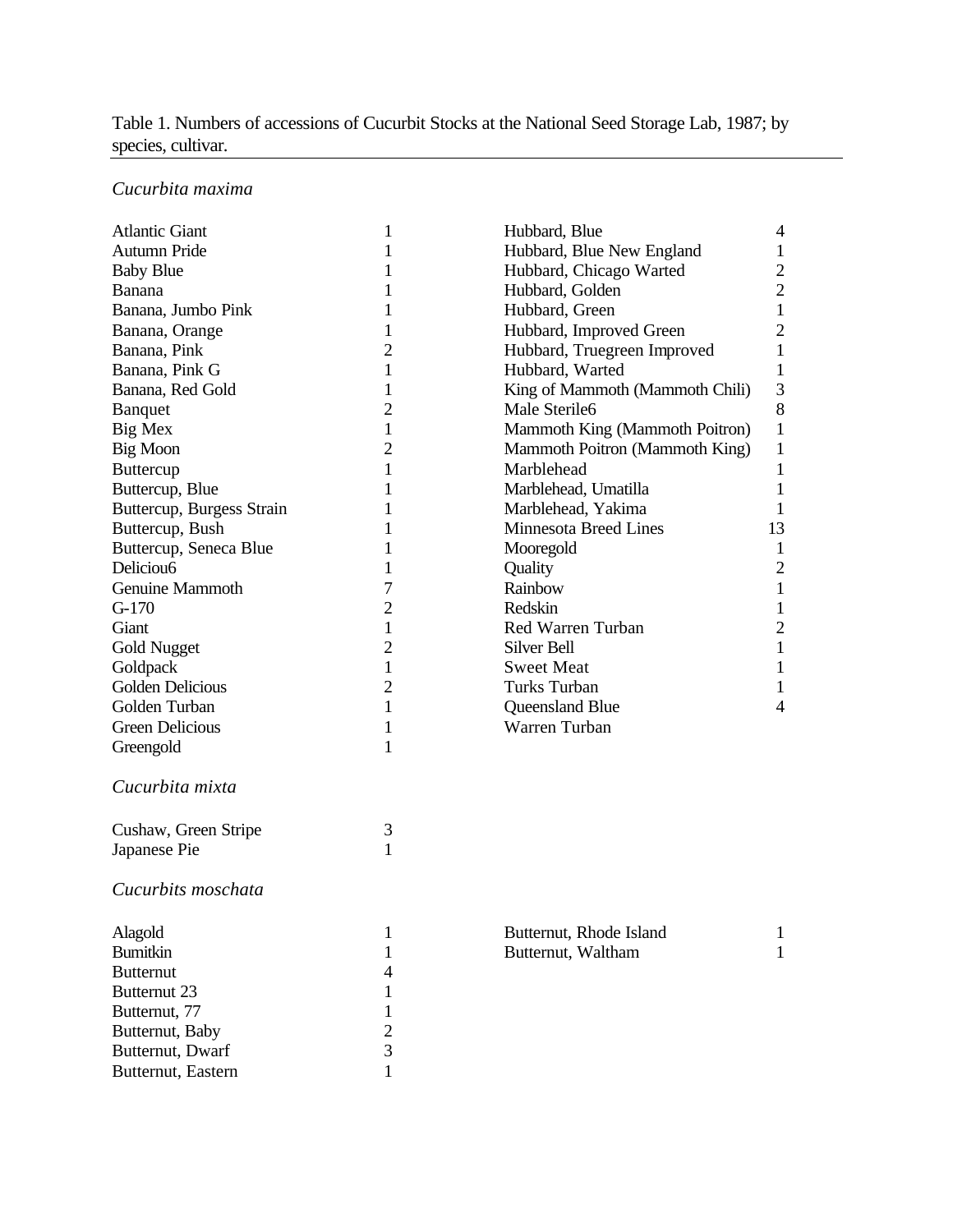| Cheese, Large    | Fortune                       |  |
|------------------|-------------------------------|--|
| Cushaw, Golden   | Longfellow                    |  |
| Improved         | <b>Tennessee Sweet Potato</b> |  |
| White Crookneck  | Virginia Mammoth              |  |
| <b>Dickinson</b> |                               |  |

(Continued)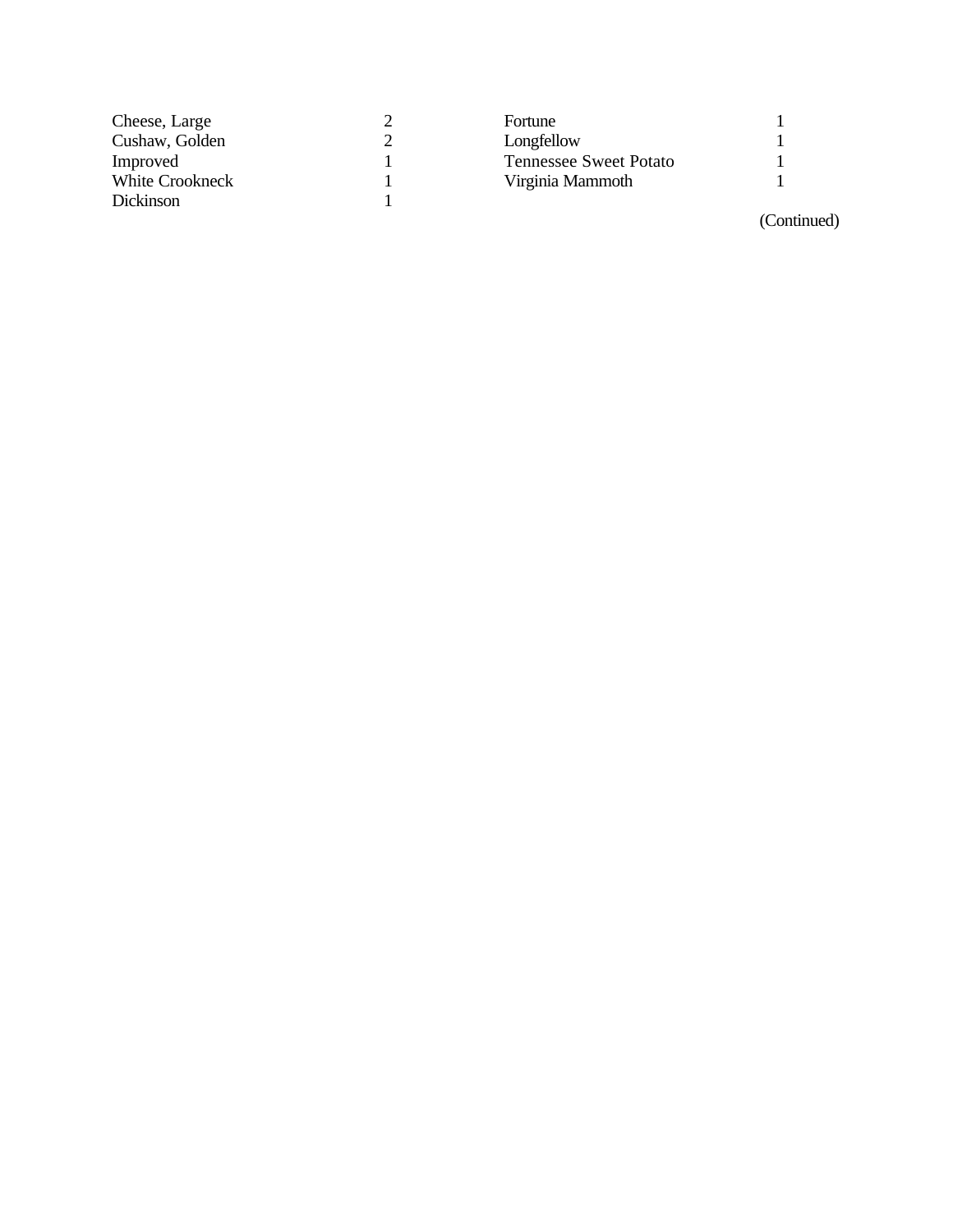# Table 1. (Continued)

# *Cucurbita pepo*

| Acorn, Royal              |   | Scallop, White                  | 2              |
|---------------------------|---|---------------------------------|----------------|
| Acorn, Large              |   | Scallop, Benning                | 3              |
| Ambassador                |   | Scallop, Early Golden           |                |
| <b>Black Beauty</b>       |   | Southern Field                  |                |
| <b>Black Knight</b>       |   | Straightneck, Early Prolific    |                |
| <b>Black Magic</b>        |   | Straightneck, Giant             |                |
| <b>Bushkin</b>            |   | Sugar, Early                    |                |
| Cheyenne Bush             |   | Sugar, Small                    | $\overline{2}$ |
| Coccozelle                |   | Sugar, Pie                      |                |
| Confederate Gold          |   | <b>Sweet Nut</b>                |                |
| <b>Connecticut Field</b>  |   | <b>Table King</b>               |                |
| Cornfield                 |   | <b>Table Queen</b>              |                |
| Cozzini                   | 3 | Table Queen, Bush               |                |
| Crookneck, Yellow         | 8 | Table Queen, Mammoth            |                |
| Eastern 717               |   | Table Queen, Swan White         |                |
| Eat All                   |   | Tatume                          |                |
| Ebony                     | 2 | Thomas Halloween                |                |
| Fordhook Vine             |   | Tricky Jack                     |                |
| Genovese                  |   | <b>Triple Treat</b>             |                |
| Golden Acorn              |   | Tuckernuck                      |                |
| Golden Pippin             |   | Uconn                           |                |
| Golden Zucchini           |   | Vegetable Marrow, Green         |                |
| Howden                    |   | Vegetable Marrow, White         |                |
| Little Boo                |   | <b>Wood's Earliest Prolific</b> |                |
| Mammoth Field             |   | Winter Luxury                   |                |
| <b>Mammoth White Bush</b> |   | Young's Beauty                  |                |
| Patty Pan                 |   | Zucchini                        | $\overline{2}$ |
| Ranger                    | 2 | Zucchini, Black                 | 3              |
| Royal Knight              | 1 | Zucchini, Grey                  | 3              |
| SC <sub>2</sub>           |   | Zucchini, Dark Green            |                |
|                           |   | Zucchini, Fordhook              |                |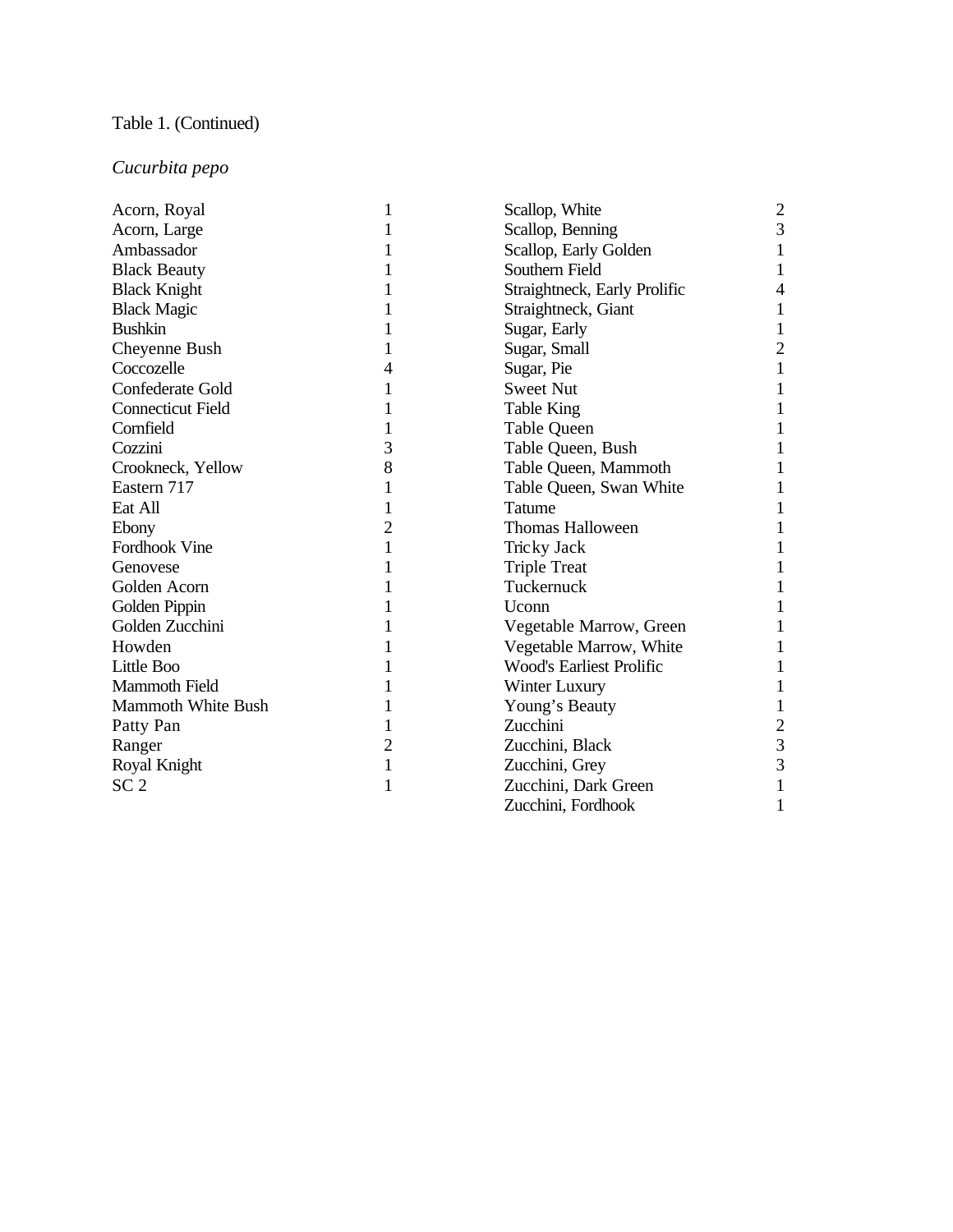#### *Cucurbita maxima*

Boston Marrow Special Giant Marblehead Golden Crown New Hampshire Bush Buttercrop

#### *Cucurbita moschata*

Early Butternut Peraoro

#### *Cucurbita pepo*

Apollo Black Eagle Blackini Burpee's Bush Table Queen Burpee's Crystal Ball Burpee Hybrid Zucchini Butterball Chefini Cozella **Cracker** Daytona Diplomat Dixie Eldorado Fordhook Zucchini Forzini Hybrid Genie Gold Rush Gold Slice Goldhorn Goldzini Golden Eagle Golden Girl Greenzini

Harris Improved Cocozelle Ingot Lemondrop Lemondrop L Moneymaker Napolini Patty Green Tint President Prima Qualita Right Royal **Scallopini** Seneca Baby Crookneck Seneca Gourmet Seneca Prolific Seneca Zucchini Senator Slenderella Slendergold Storrs Green Hybrid Summer Crookneck 15 Summer Sun Sundance Table Ace Yankee Hybrid Yellow Acorn Zish Zucchini Elite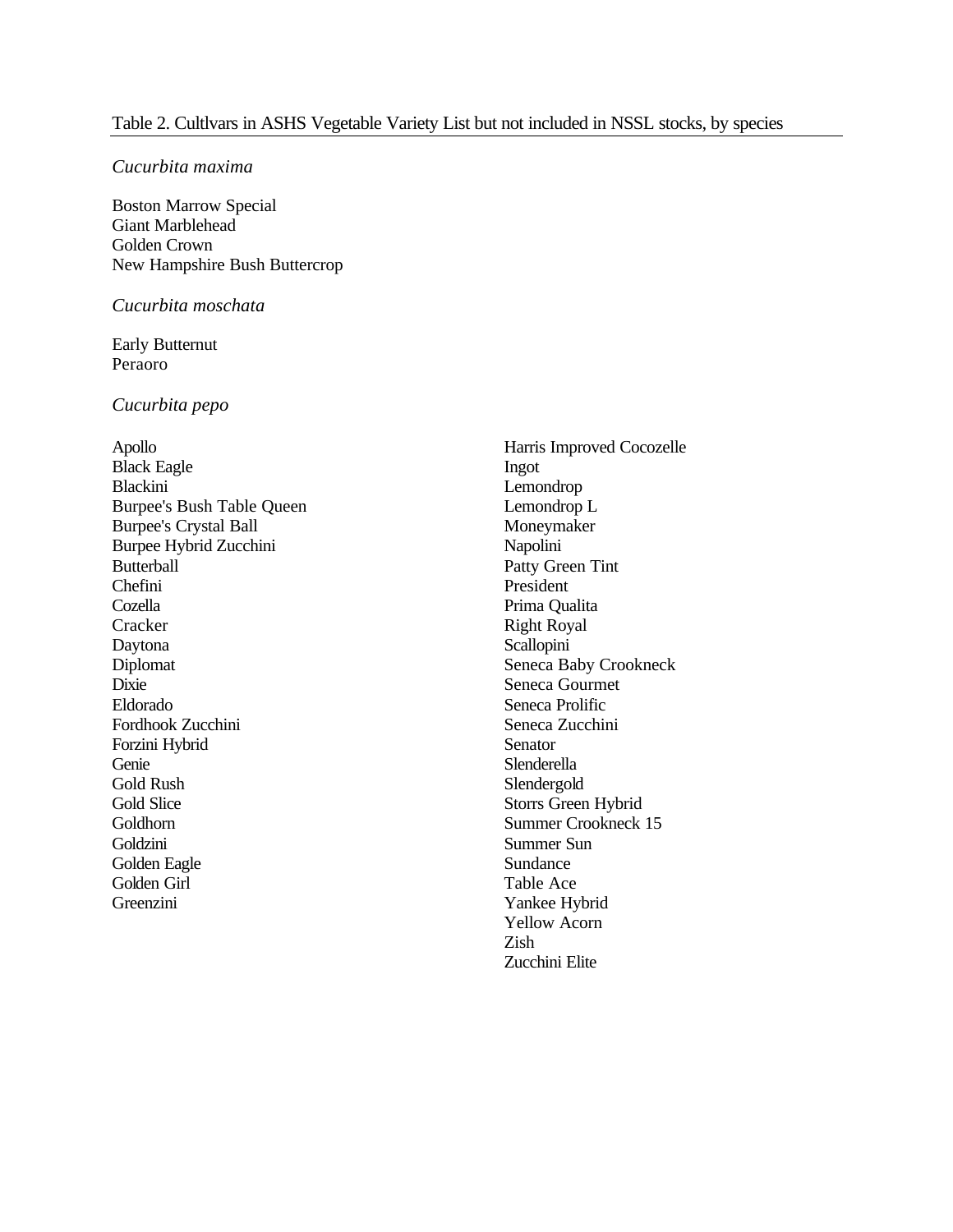#### Tab1e 3. *Cucurbita* cultivars listed in "The Garden Seed Inventory," C. K. Whealy, ed.) and not included in NSSL stocks; by Species & Cultivar

#### *Cucurbita maxima*

Banana, Blue Banana, Guatemalen Blue Boston Marrow, Necky Burgess Giant Pumpkin Buttercup, Kindred Buttercup, Perfection Emerald Hokkaido, Green Hokkaido, Orange Hubbard, Baby Hubbard, Little Gem Hubbard, Sugar Hundredweight Hungarian Mammoth

#### *Cucurbita mixta*

Cushaw, Douglas Striped Cushaw, Gold Striped Hopi

#### *Cucurbita moschata*

Badger's Heirloom Pumpkin Big Cheese **Butterbush** Chirimin Kentucky Field

#### *Cucurbita pepo*

Acorn, Des Moines Acorn, Jersey Golden Acorn, Table Gold Acorn, Table King Acorn, Table Queen Baby Pam **Cinderalla** Crookneck, Confederate gold Crookneck, Early Yellow Summer Cupid Delicata Gourmet Globe Half Moon Huicha

King of Giants Kuri, Blue Kuri, Red Mammoth Gold Manitoba Miracle Mayo White Giant Mountaineer **Oregold** Red Chestnut Red Cold Show King Sweet Keeper Turban, Golden Virginia Mammoth

Magdalena Striped Papago

Neck Pumpkin Ponca Puritan Tahitian

Jack O'Lantern